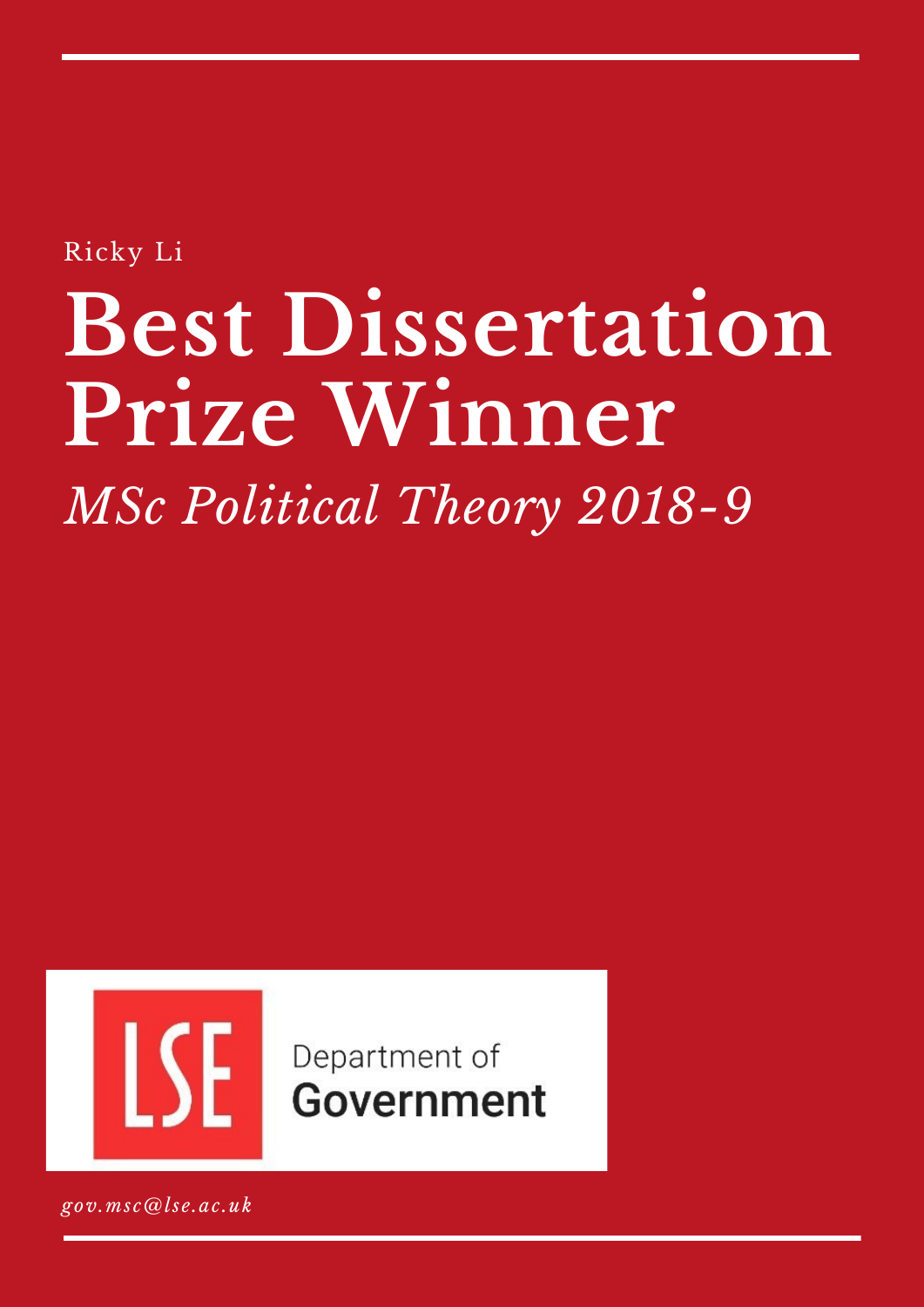# **Data Ownership, Fraud and the Tainted AI: On the Unjust Means in the Development of Artificial Intelligence**

A dissertation submitted by Candidate to the Department of Government, the London School of Economics and Political Science, in part completion of the requirement for the MSc in Political Theory.

August 2019

Word count: 10379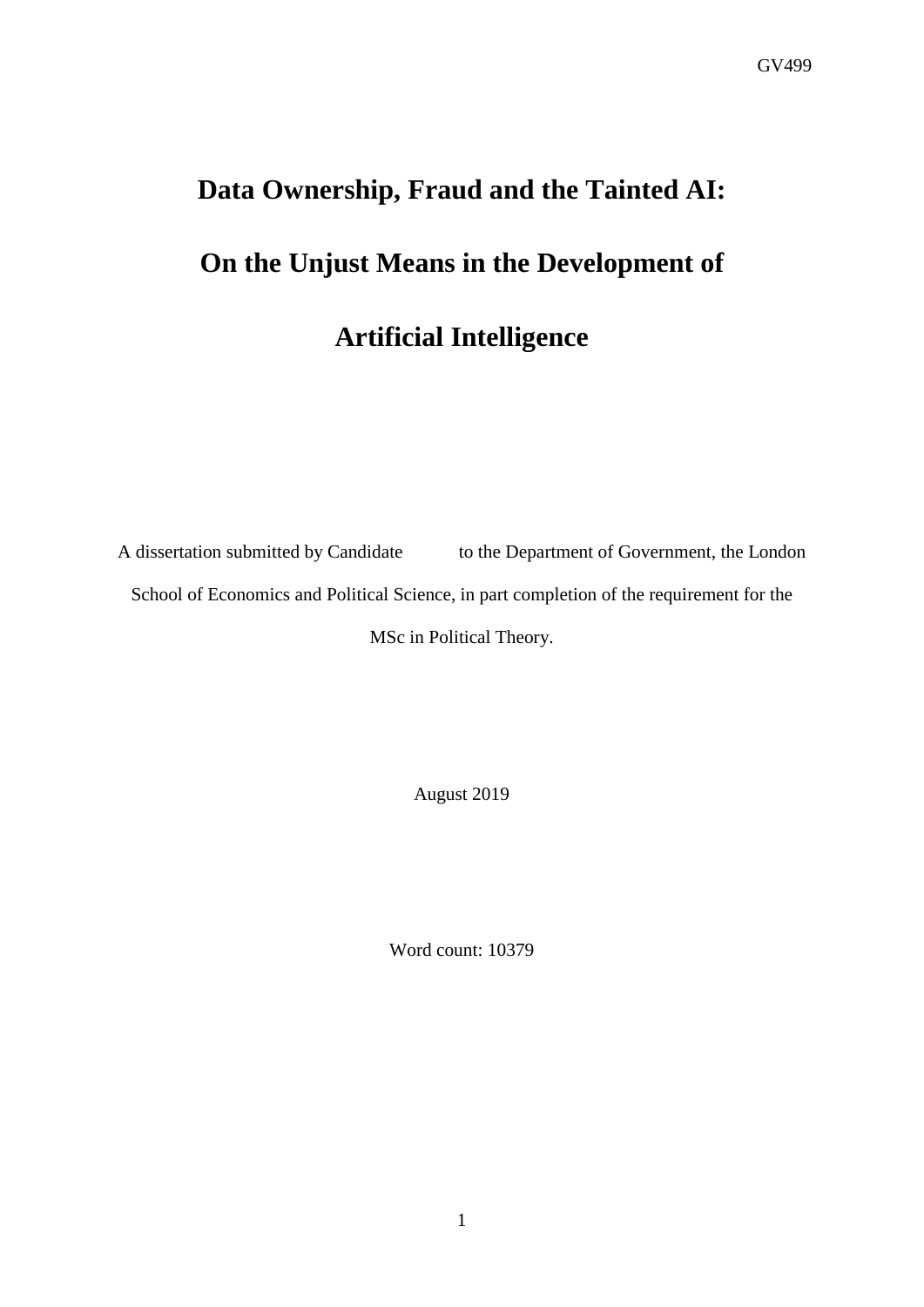#### **Table of Contents**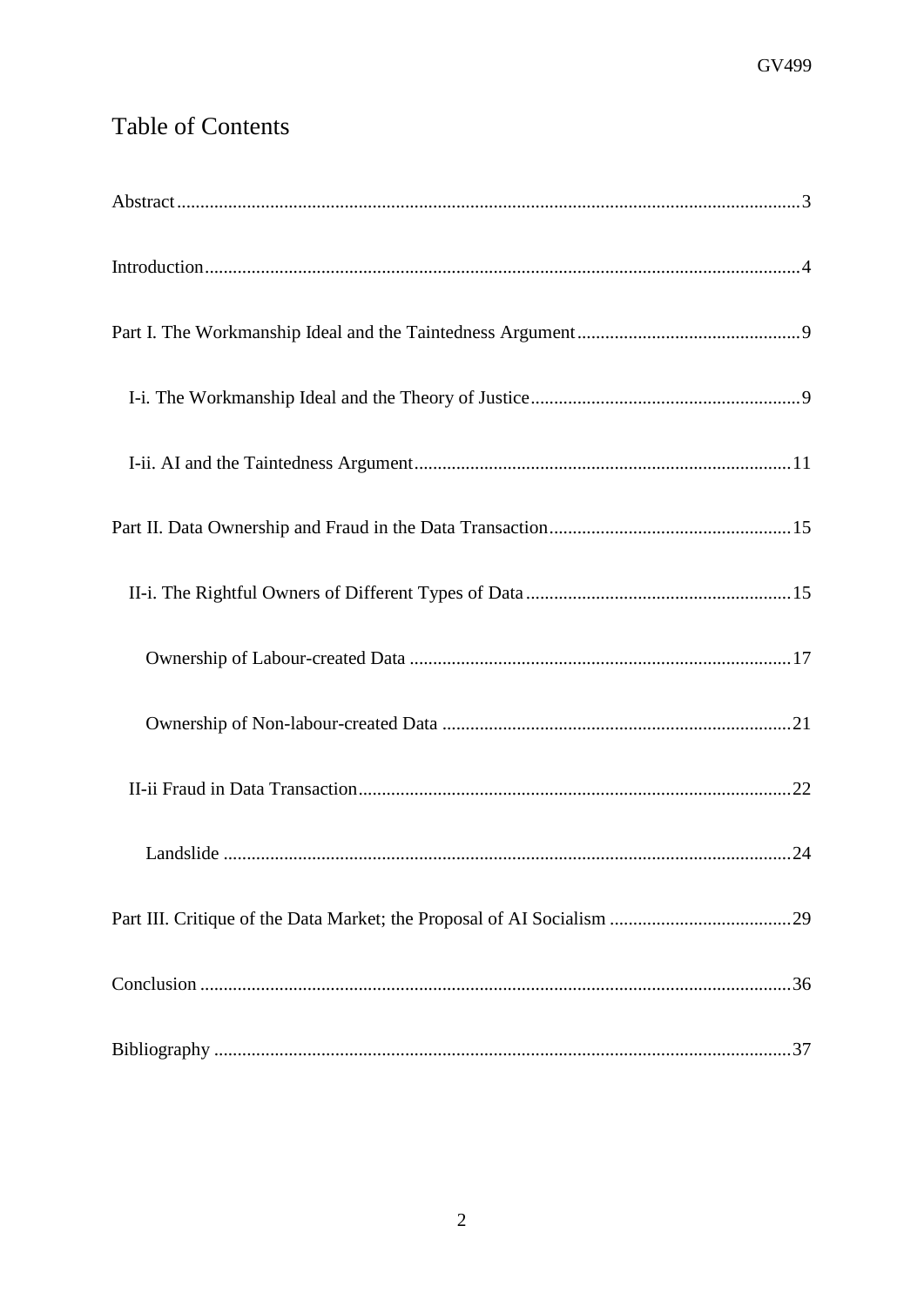#### <span id="page-3-0"></span>**Abstract**

As in most cases of production, a developer is the de facto owner of the Artificial Intelligence (AI) that she creates using her intellectual labour and other necessary means of production. The ownership of one's creation is justified by the prominent ideal of workmanship; the workmanship ideal claims that through the process of mixing a person's productive capacities with other justly acquired resources, that person is the legitimate owner of the output of the productive process. In addition, throughout the process of developing an AI system, a vast amount of data is required as an input, which is used to train the AI and thus improve its competency. However, if such data were not previously owned by the developer of the AI, and if the means of acquiring the data was unjust, then the AI developer's ownership of its creation is tainted and cannot be vindicated by the workmanship ideal. This dissertation is an inquiry into the injustice in the process of AI production and the plausibility of different approaches to rectify this injustice.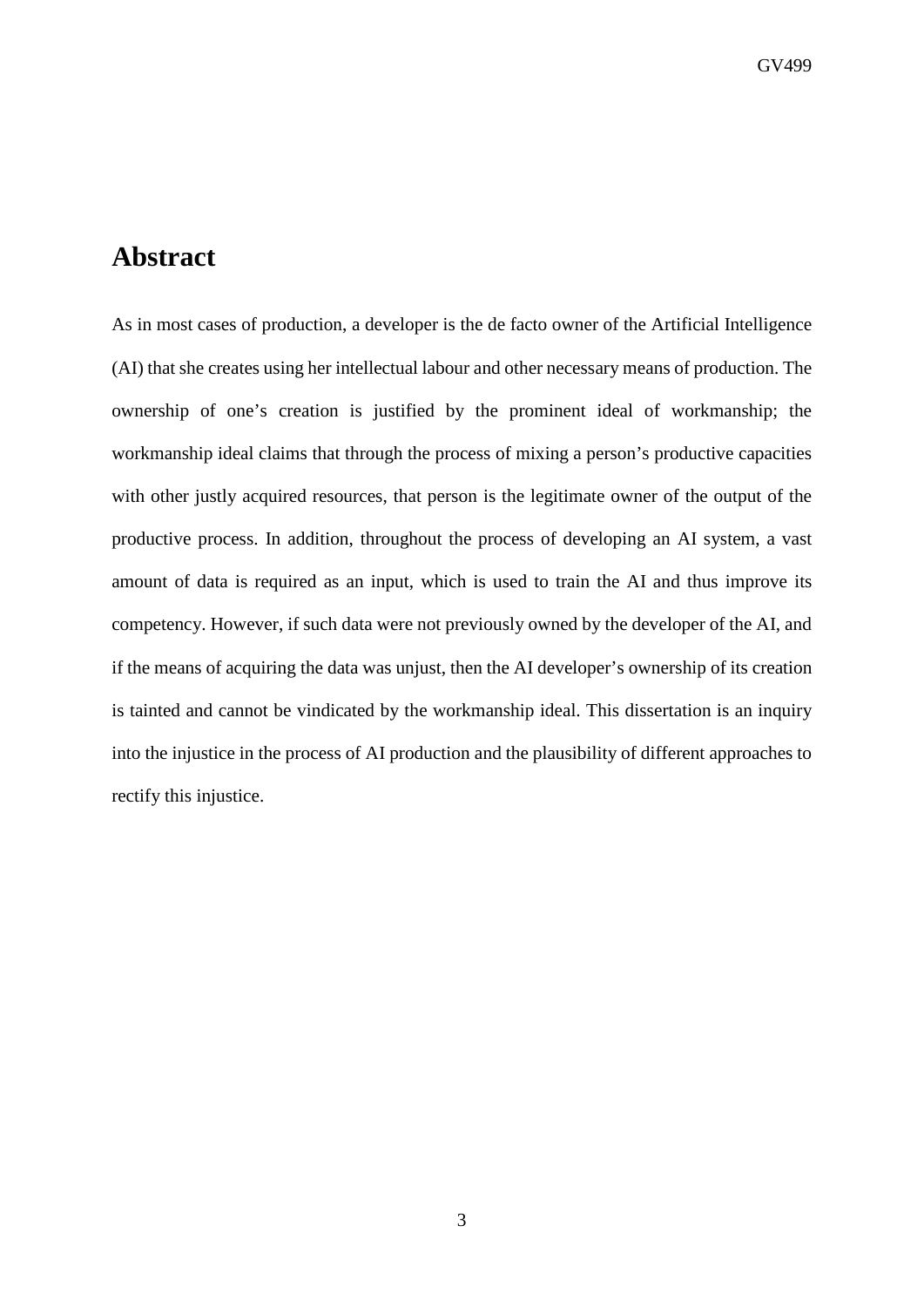#### <span id="page-4-0"></span>**Introduction**

Let us first consider the following cases regarding the capability of Artificial Intelligence (AI).

- 1) AlphaGo is an AI algorithm designed to master the strategic game of Go, through the computational technology of a 'value network', which trains the algorithm using 'a novel combination of supervised learning from human expert games, and reinforcement learning from games of self-play' (Silver et al., 2016). AlphaGo was able to defeat the human European Go champion by five games to zero.
- 2) '… half the activities people are paid to do globally could theoretically be automated using currently demonstrated [AI] technologies' (Manyika et al., 2017, p.2).
- 3) According to a report by The Guardian, during the 2016 United Kingdom European referendum, the Leave. EU Campaign utilised the power of AI in targeting individuals to gain more supports. Therefore, as Arron Bank, the co-founder of the Leave.EU Campaign, claimed: 'AI won it for leave'. (Arron Banks, cited in Cadwalladr, 2017).

While case 1 demonstrates the approach by which an AI is developed and its subsequent capability to perform the assigned task at the highest competency level, cases 2 and 3 provide a glimpse of the potential impacts a well-trained AI can have on society.

Given the enormous potential power of AI technology, various thinkers have weighed in on the debates surrounding its development. In general, there are two distinct views regarding the subject of AI: the alarming view and the optimistic view. The alarming view urges people to stay vigilant in the pursuit of progress in AI technology as its uncritical advancement will be harmful to human society. This view can have at least two forms. One is that the alarming view argues that the rapid development of AI could pose a threat to the survival of humanity. Frischmann and Selinger (2018) argue that a society with increasing applications of AI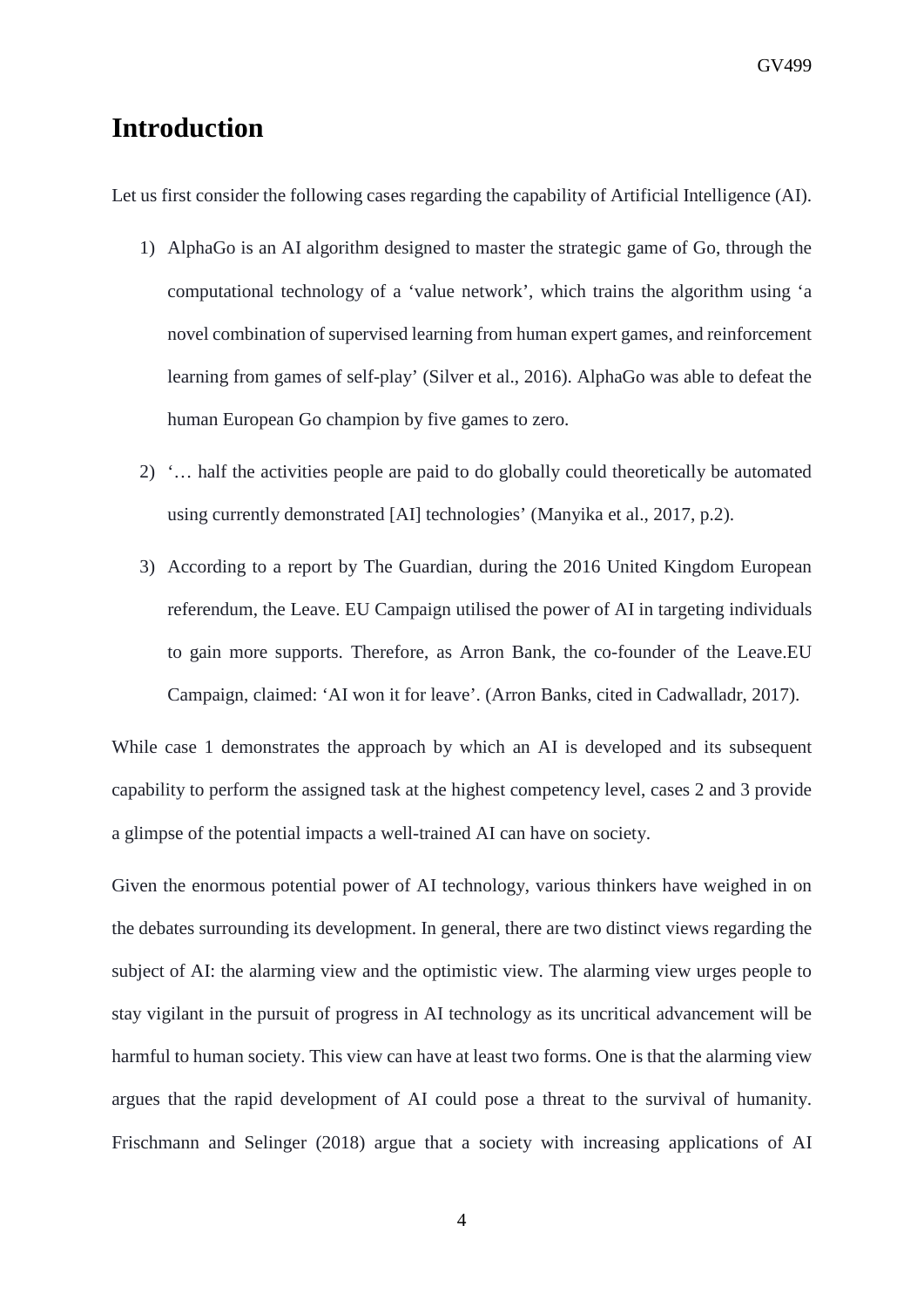technologies could gradually turn humans into programmable machines, while Bostrom (2014) hints at the possibility of the emergence of a powerful system of superintelligence that, instead of being controlled by humans, could replace humans as the most dominant species on earth. The second form of the alarming view is cautious about the unrestricted development of AI since, according to cases 2 and 3, AI could bring an enormous amount of social resources and political power to its owners. Therefore, an unregulated AI distribution undermines the feature of reciprocity in a liberal society and renders society unstable (Cohen, 1995, p.25; Rawls, 2001, pp.123, 138).

Conversely, the optimistic view indicates the potential Pareto improvement in people's living standards in a state of affairs in which AI systems are integrated into social lives. For example, an AI-fuelled automation's ability to replace mind-numbing jobs and the possible implications of shorter working hours should be welcomed by welfare economists, as well as by philosophers who value the Aristotelian ideal of meaningful work or who perceive the distribution of free time as a demand of justice (Murphy, 1993; Rose, 2013). Moreover, proponents of the optimistic view are faced with a dilemma: on the one hand, they must accept that some forms of incentive to the developers of AI are beneficial for the acceleration of breakthroughs in AI technologies, for example tax break or the lessening of government intervention. On the other hand, they are also concerned with the inequalities that are generated by the rapid growth of AI technologies and, therefore, advocate a redistributive policy that targets the AI (Stone et al., 2016, p.9; Korinek and Stiglitz, 2018). In other words, the dilemma is a trade-off between the freedom in AI development and social equality.

It should be noted that both the alarming view and the optimistic view look at the issue of AI development from an end-state perspective; namely, the desirability of the state of affairs in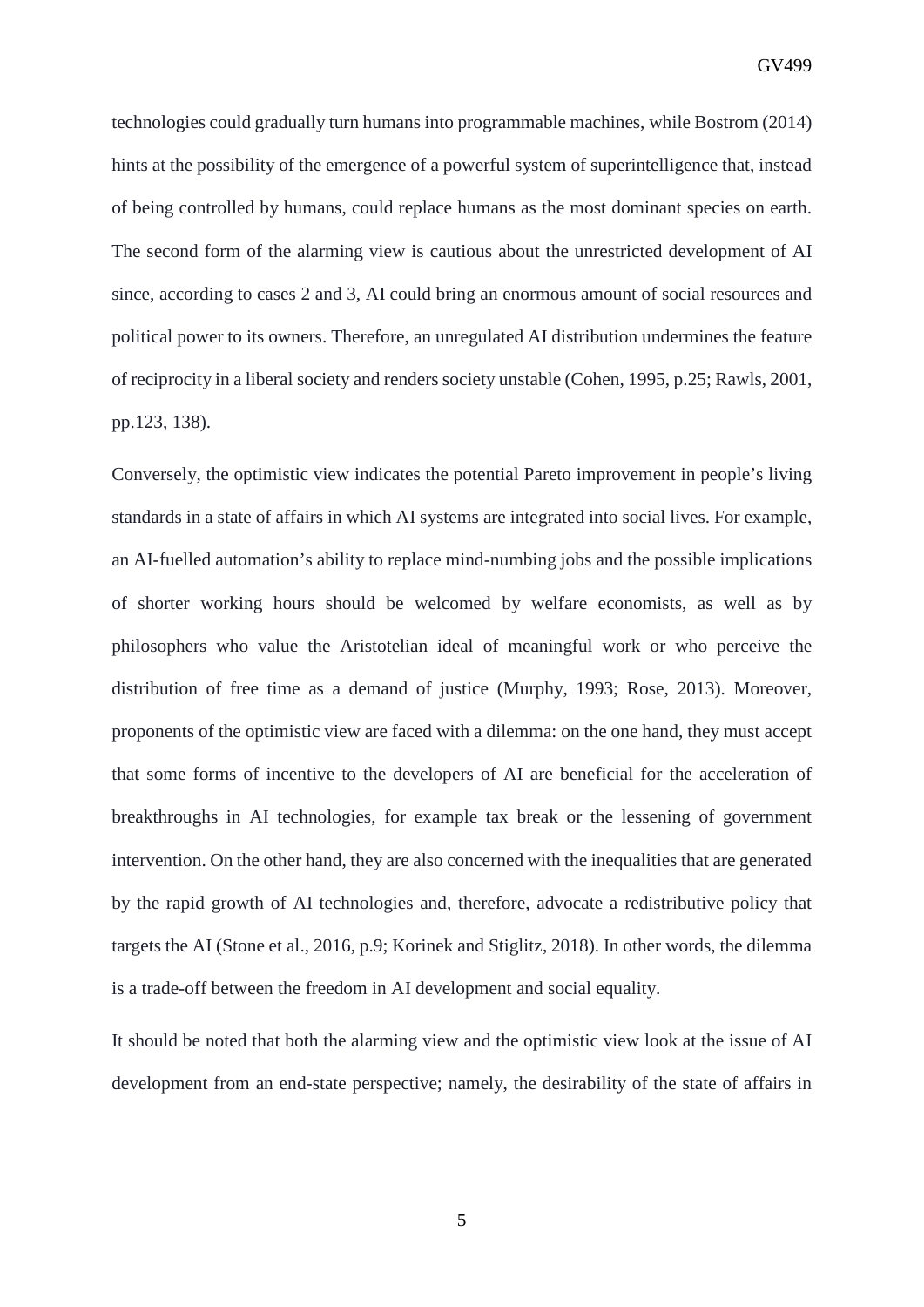which the extensive application of AI technologies becomes the norm in social life.<sup>[1](#page-6-0)</sup> <sup>[2](#page-6-1)</sup> While the two end-state views have occupied the current public and academic debate on AI development, I believe that the analysis of justice in the production of AI deserves greater attention. The reason for this is that the creation of AI should not be perceived simply as ipso facto just, and it is dangerous to uncritically accept the clichéd view that, since AI developers mix their intellectual labour with other necessary resources to produce intelligent machines, they are, therefore, the rightful owners of the machines. In contrast, if injustice does occur during the production of AI, then the AI developers' entitlement to their products is tainted. Subsequently, a legitimate claim to their AI creation is limited or even extinguished (Goodin, 2013, p.487).

Moreover, taking a stance on the topic of justice in the creation of AI helps us to advance our understandings on the debates regarding the two end-state views. For the first form of the alarming view, although Bostrom (2014) rightly proposes that we should carefully analyse the true potential of AI before actually beginning the AI development process, his suggestion fails to impose enforceable obligations to relevant agents. Therefore, given the fetish for technology and the financial incentives in the real world, it is no surprise that Bostrom (2014) warns that 'some little idiot is bound to press the ignite button just to see what happens [when AI is pushed to its limits]' (Bostrom, 2014, p.259). However, the unjust ownership of AI provides a justification for the government to intervene in the development of AI. Furthermore, depending on the nature of the wrongdoings in producing AI, one solution to rectify such injustice is to open AI technologies to public ownership, which would ensure that the course of AI

**.** 

<span id="page-6-0"></span><sup>&</sup>lt;sup>1</sup> The concept of the 'end-state' principle comes from Nozick (1974, p.155). For Nozick, an end-state principle differs from a historical principle as, while the latter vindicates the rightness of a state of affairs by looking mainly at the process of how it has come about, the former imposes extra criteria on the features of the state of affairs in judging its rightness (Van Der Veen and Van Parijs, 1985, p.71).

<span id="page-6-1"></span><sup>&</sup>lt;sup>2</sup> It should further be noted that the alarming view and the optimistic view are not incompatible; it is theoretically possible to be intrigued by the Pareto improvement that is brought by the technologies of AI while also arguing for tighter regulations to constraint the alarming features that could be brought by it.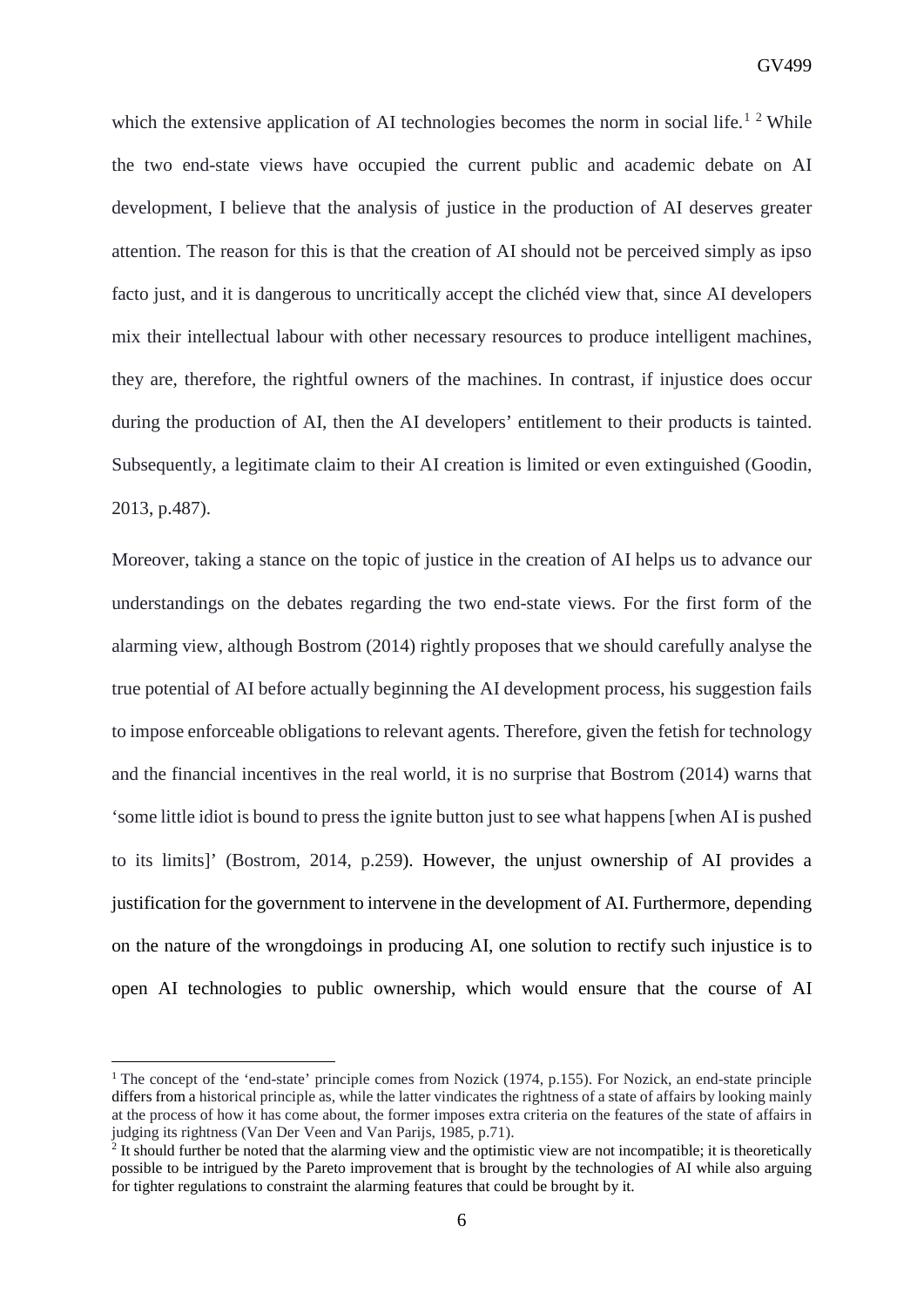development is decided by democratic process. The plausibility of this model of AI socialism will be discussed briefly at the end of the dissertation. Regarding the second form of the alarming view, the liberal argument of resource redistribution through taxation of the owners of the AI to preserve the ideal of equality may be unconvincing for non-liberal scholars. However, as this dissertation attempts to demonstrate, most political theorists can at least agree that an obvious injustice occurs during the process of AI building, and also that steps should be taken to rectify this injustice. Therefore, I believe that the argument in this dissertation, if successful, should appeal to a wide range of audiences in the theoretical spectrum.

Finally, for the optimistic view, the argument in this dissertation dismisses the trade-off between the pace of AI development and social equality; if wrongdoings occur during the production of AI, then AI becomes an inextricable joint product that is created through the productive capacities of the AI developers and contributions from the victims of the wrongdoings. According to Nozick (1974, pp.188–189), incentives are only required when the producer's contribution to the final output can be clearly identified, and this is not the case in the unjust productive process of AI.

This dissertation conducts an inquiry into justice in the production of AI. By referring to a widely applied principle of entitlement in Western political philosophy, i.e. the workmanship ideal of ownership, this dissertation argues that the current practice of AI development involves fraudulent actions and is, thus, unjust. The fraud in the development of AI occurs when AI developers try, through deception, to acquire a crucial resource as the input to produce the AI system – that is, information in the form of data. Specifically, the dissertation begins at Part I by introducing the workmanship ideal of ownership (section I-i) and applies this to the context of AI development in constructing the formal version of the argument for the injustice in AI development, known as the taintedness argument of AI ownership (section I-ii). Subsequently, Part II breaks down the taintedness argument by first focusing on the ownership of different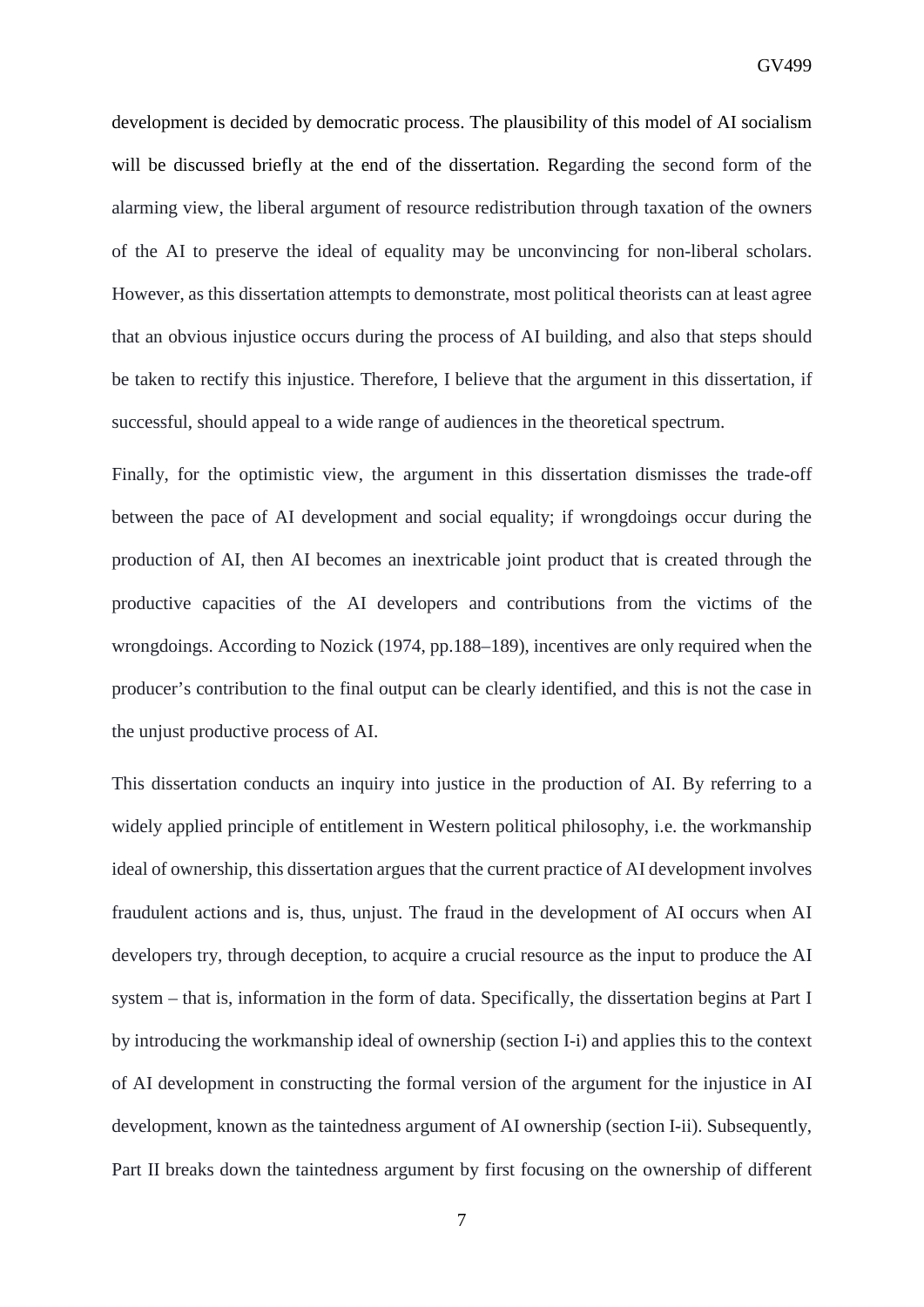types of data and tries to determine the rightful owners of the data (section II-i). This is followed by the argument that the action that AI developers take to make people to transfer data or provide the labour of data reporting is fraudulent in nature and is, therefore, unjust (section IIii). Part III begins by analysing one proposal to rectify the injustice in AI production, i.e. the creation of a data market (Posner and Weyl, 2018). The dissertation argues that the proposal of a data labour market cannot eradicate the unjust nature of data production because the mechanism of market exchange for data transaction wrongly denies the legitimate claims of the data providers. Finally, the dissertation will end with a brief analysis of an alternative model to rectify the injustice in AI production, i.e. an AI socialist system. Overall, this dissertation does not aim to provide an all-things-considered theory of justice with a background structure that regulates the distribution of AI as a property.<sup>[3](#page-8-0)</sup> Instead, it will demonstrate that a widely recognised injustice has occurred in the current practice of AI production, and will suggest that some measures should be taken to rectify this injustice.

 $\overline{a}$ 

<span id="page-8-0"></span><sup>&</sup>lt;sup>3</sup> However, this is a worthwhile project that the holders of the end-state views should be interested in. Moreover, as I have discussed, my argument will be helpful for the holders of the end-state views to this end.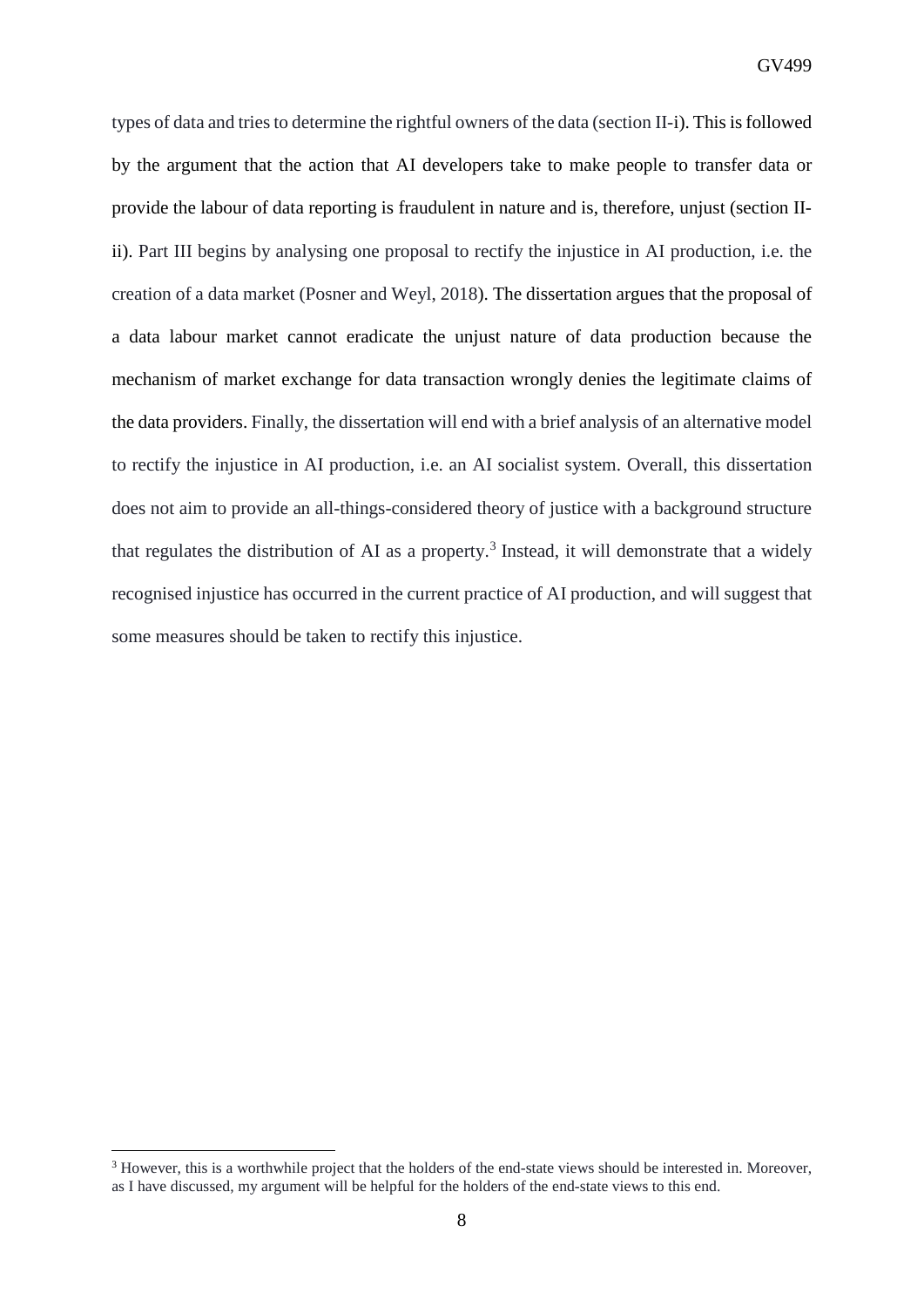### <span id="page-9-0"></span>**Part I. The Workmanship Ideal and the Taintedness Argument**

#### <span id="page-9-1"></span>**I***-***i***.* **The Workmanship Ideal and the Theory of Justice**

The substantiality of the claim that the means to create an AI is unjust requires both a normative principle of justice as well as empirical evidence that comply with this principle. This part of the dissertation begins by identifying the former before applying it to the context of AI development.

One prominent idea that has been incorporated by many Western political thinkers in the construction of their theories of property rights is the workmanship ideal of ownership.[4](#page-9-2)

*The workmanship ideal of ownership*: if person *A* mixes *A's* productive capacities with resources that are justly acquired, then *A* is the legitimate owner of the output of this productive process (Shapiro, 1991, p.47).

I believe that the workmanship ideal provides a strong prima facie reason for assigning ownership of the outputs of a productive process to its producer. Moreover, according to Cohen (1995, p.67), the Nozickian argument against the liberal equality-preserving redistribution of property is derived from a strong notion of self-ownership that is also embedded in the workmanship ideal (Van Der Veen and Van Parijs, 1985, n.5).

To reformulate Nozick's principle of justice in transfer with the workmanship ideal:

 $\overline{a}$ 

<span id="page-9-2"></span><sup>4</sup> However, as will be shown later, different theorists also have different levels of acceptance of this ideal. See Shapiro (1991) for detail on how different prominent Western political theories have embraced the ideal to different degrees.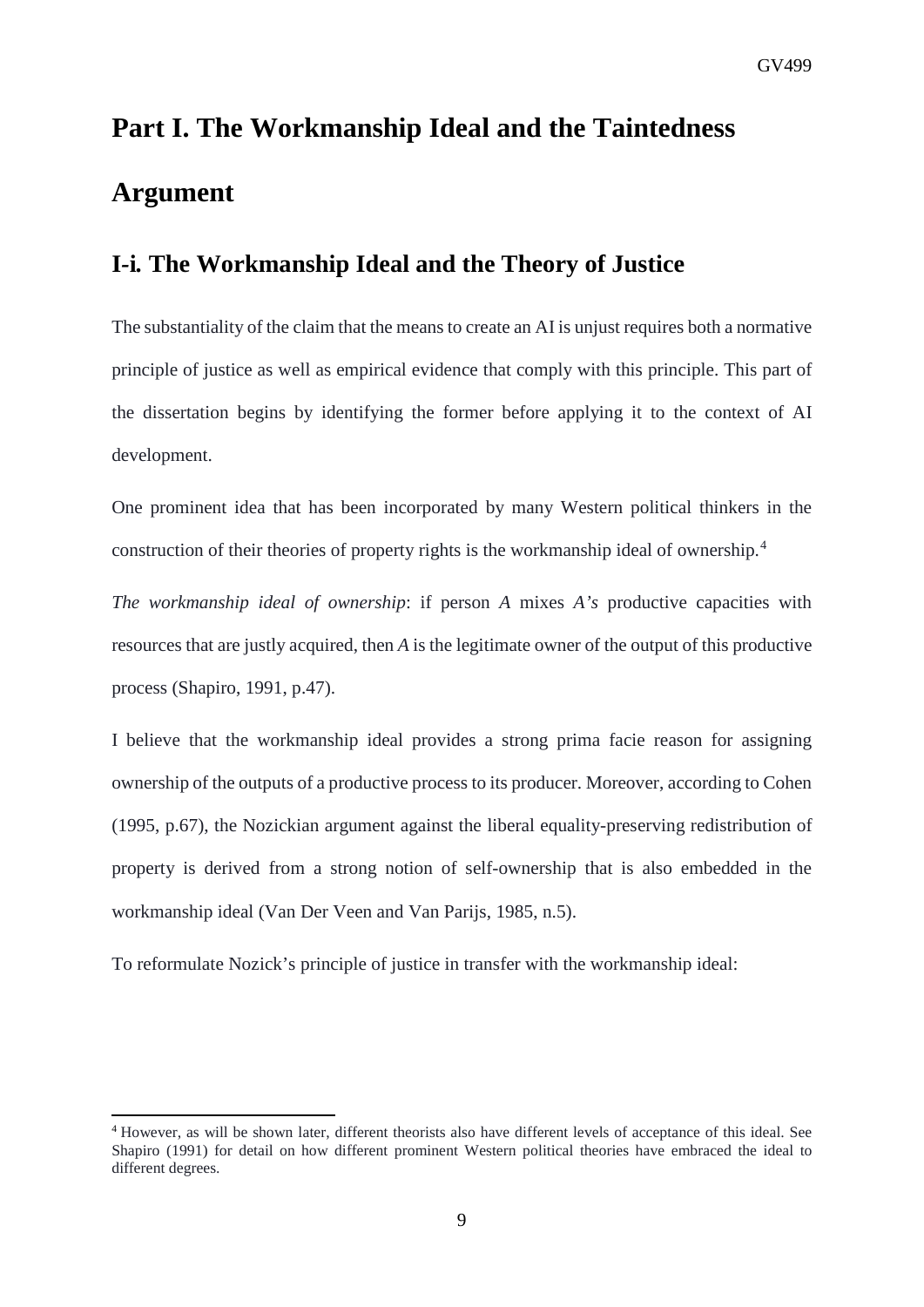Person *A's* strong self-ownership entails the strong ownership of both *A's* labour and the subsequent products of the labour. Therefore, the logical conclusion is that *A* has a strong right to freely contract out *A's* labour or to dispose of the products that arises from *A's* labour.

However, while the workmanship ideal has a place in most Western political theories, unlike Nozick, not all theorists embrace for a full-blown version of the ideal. For example, while Cohen (1995, p.31) accepts that gift-giving and some degrees of market transaction are compatible with a socialist theory of justice, he rejects the unrestricted voluntary transaction of people's private property as it is vindicated by the full-blown acceptance of the workmanship ideal, since this could potentially lead to political domination in a society that undermines the socialist concept of justice. Moreover, luck egalitarians would also reject the full implication of the workmanship ideal as they believe that people's productive capacities are arbitrarily decided by factors such as upbringing and native talents, and that these features of arbitrariness weaken the normative force of the workmanship ideal in determining a person's entitlement (Shapiro, 1991, pp.56–58). Therefore, one reason of disagreement between theorists on a person's entitlement to a particular property is the result of the different versions of the just background structure that the theorists hold, and thus the differences in the degree of the workmanship ideal that they are prepared to embrace (Van Der Veen and Van Parijs, 1985, n.5).

Does the analysis thus far imply that we cannot talk about justice in property entitlement and, therefore, justice in the ownership of AI without committing to a specific theoretical framework of justice? I believe that it does not, necessarily. We can consider the following reformulation of the workmanship ideal.

*The negative thesis of the workmanship ideal*: if person *A* mixes *A's* productive capacities with resources that are *unjustly* acquired, then *A* is *not* the legitimate owner of the output that arises from this productive process.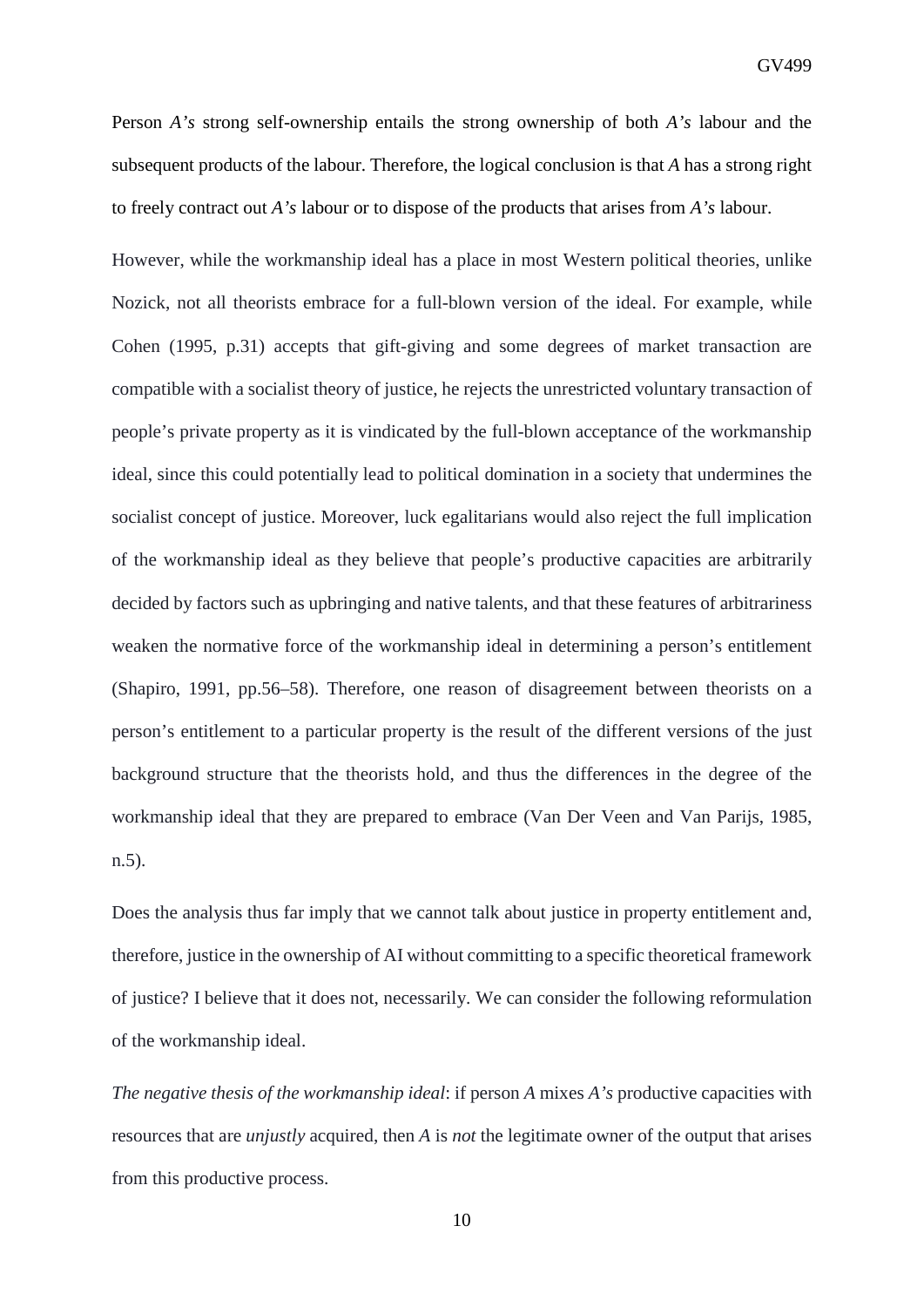It should be noted that this negative thesis does not need to rely on a specific theoretical framework; this is justified by Sen's (2006) argument that some just-enhancing actions can be carried out without having to subscribe to a full theory of justice. Examples of these justenhancing actions involve slave abolition and the prevention of arbitrary incarceration, as the rightness of these actions can be approved by most, if not all, political theorists. Similarly, despite his disagreement with other theorists on the subject of personal entitlement, Nozick approves the widely-accepted proposition that injustice can occur when 'some people steal from others, or defraud them …' (Nozick, 1974, p.152). Thus, I believe that there are certain types of wrongness in production that can be recognised by most theorists who, to some degree, have subscribed to the workmanship ideal, and I will argue that the injustice that is performed by the producers of AI during the productive process belongs to the wrongness of this type. In other words, the specific injustice in the production of AI is *sufficient* to undermine the AI producers' legitimate ownership of the final product regardless of the background theory of justice.

#### <span id="page-11-0"></span>**I-ii. AI and the Taintedness Argument**

In order to identify the specific injustice in AI production, a brief account of the fundamental concepts of AI is helpful.

Research in the field of AI can be defined as studies on the properties of intelligence (Stone et al., 2016, p.13). Therefore, the task for AI researchers and developers is to 'build and study systems that exhibit intelligence' (Simon, 1995, p.101).

Initially, the system of AI was reliant on the pre-programmed formal logical rules used to process the given inputs to produce the final intelligent output (Posner and Weyl, 2018, p.212). However, this method of AI development has been replaced by the more effective approach of machine learning (ML). The computational technique of ML powers the AI system with the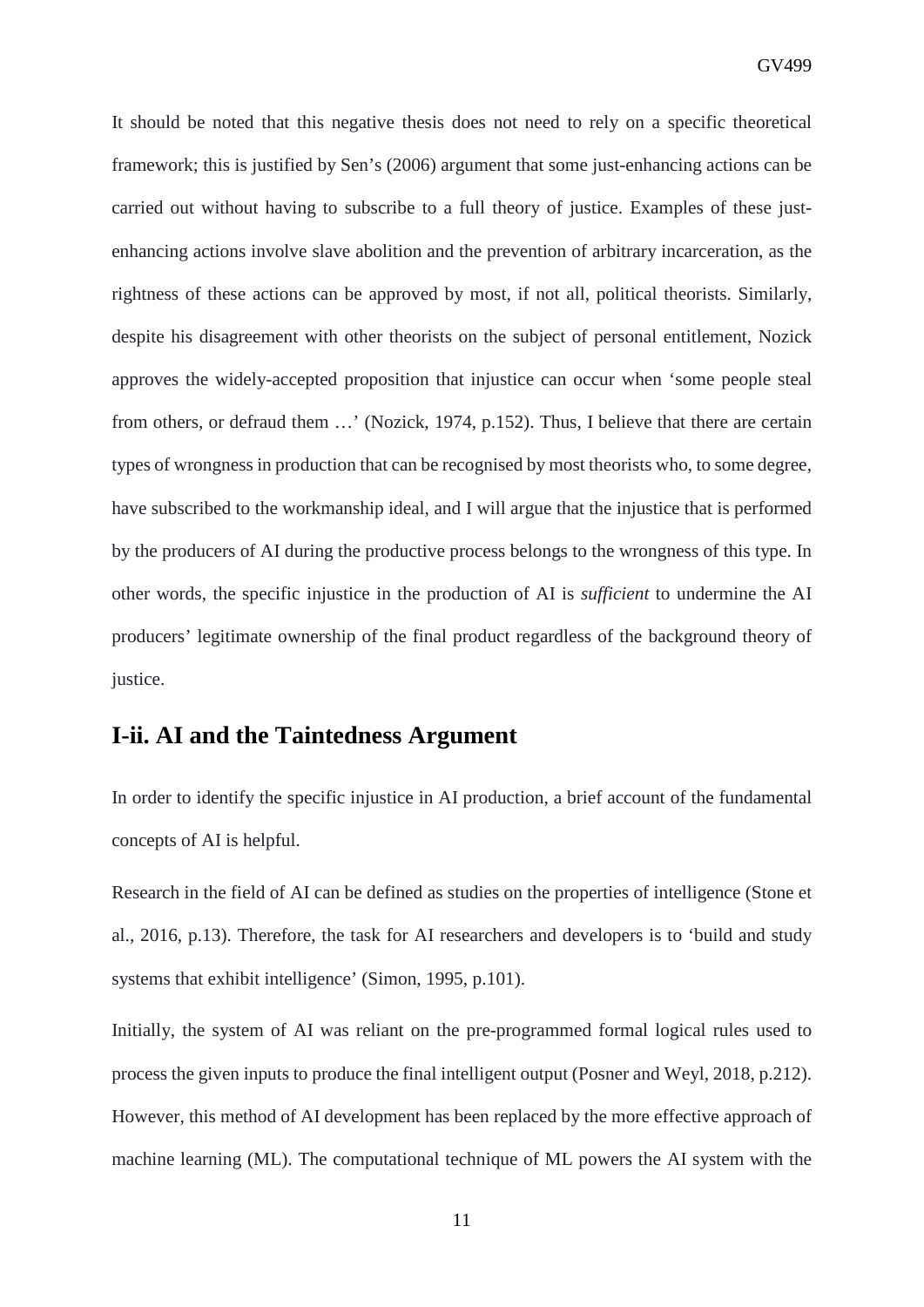formulation of an algorithm that can perform human-like sophisticated operations on the given inputs, known as data mining (Stone et al., 2016). One widely applied form of data mining in ML is known as supervised learning. The process of supervised learning involves the developers providing the algorithm with a set of inputs with different labels. The intelligent algorithm then attempts to perform data mining in the given inputs and learns to make future intelligent predictions. For a simplified example, by providing the ML algorithm with a collection of emails, each with the labels of 'spam' or 'non-spam', the ML process can then identify the characteristic pattern of emails within a specific label group. Therefore, by performing data mining on the input emails, the AI system is able to predict the labels of future new emails – that is, the ability to distinguish whether or not the email is spam. Moreover, the ML algorithm's capability of identifying features in the given data resembles the more complex aspect of epistemic cognitive ability of the human brain. This can be demonstrated by another form of data mining, known as unsupervised learning. In the process of unsupervised learning, the intelligent system is trained to make prediction through identifying the hidden characteristic pattern from unlabelled, raw and messy inputs (Posner and Weyl, 2018, p.214). To demonstrate the AI's potential capability in unsupervised data mining, let us consider the AI application of object recognition. Starting from a collection of random imagines whose labels are unknown to the AI. The AI is first taught to analyse the fundamental relevant features of the input images, such as the pixel patterns and the number of lines in the images. This allows the AI to determine certain more complex features within the images; for example, whether the image is an animal or a vase. Next, the AI uses the previously obtained features to conduct pattern mining in identifying even more complex features; for example, the types of animal in the image. This process is repeated until the AI is able to make intelligent predictions on the specific objects in the image (Salian, 2018; Posner and Weyl, 2018, p.216).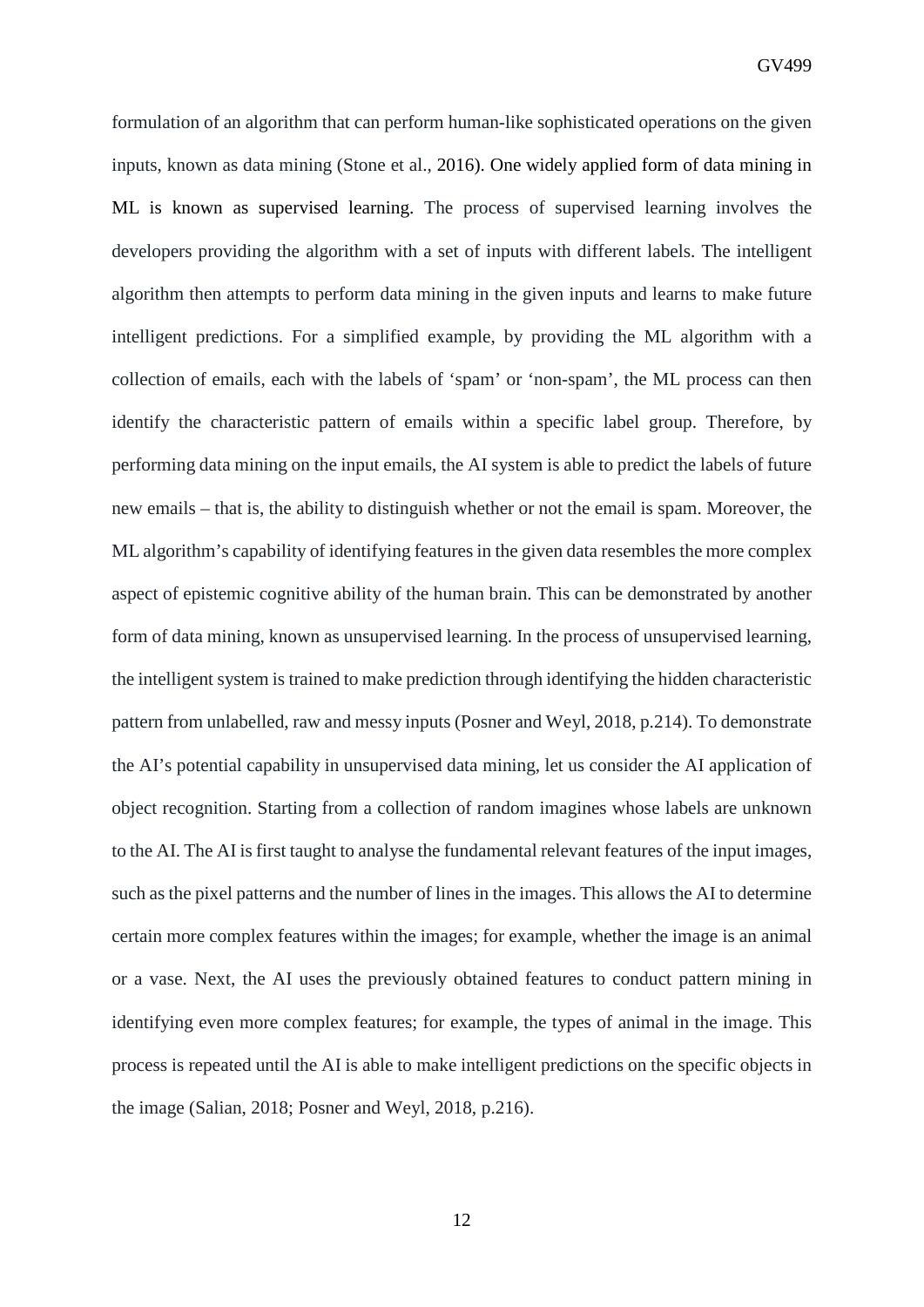To generalise, for an ML algorithm, the input is constituted by a variety of pertinent information collected in the form of data and, according to the above depiction of the concept of ML, data as an input sets the whole process of AI development in motion. Moreover, the increase in the quantity and quality of data also plays an important role in training the AI system, which enhances its competency in performing the assigned task (Posner and Weyl, 2018, pp.216–220). In the example of object recognition, when insufficient data is supplied to the ML algorithm, the AI may misconceive certain important features within the images, subsequently mistaking one type of object for another. Therefore, it is unsurprising that the technologies and applications of AI have grown rapidly alongside the breakthroughs in big data technologies such as cloud computing resources and advancements in data-gathering methods (Stone et al., 2016, p.14).

Given the relationship between data and AI, one possibility for injustice to occur in AI development is when the data used in the process of ML belongs to people other than the AI developer and, moreover, when the AI developer's actions in acquiring these data involve wrongness. If this kind of injustice does occur, then, according to the negative thesis of the workmanship ideal, the unjust means in the productive process are sufficient to taint the ownership of the output for the AI developer. Specifically, the formalised version of this taintedness argument is presented as follows:

- *P1*. Person *A* has ownership of *X*.
- *P2*. Person *B's* action *C* that results in *A's* surrender of *A's* ownership of *X* is unjust.

*P3*. Because *C* is unjust, *B's* ownership of *Y* is tainted, where *X* is the input of *Y*.

*C*. Steps should be taken to rectify the taintedness of the ownership of *Y*.

While *P3* is supported by the negative thesis of the workmanship ideal and *C* follows logically from *P3*, the plausibility of the taintedness argument depends on the soundness of *P1* and *P2.*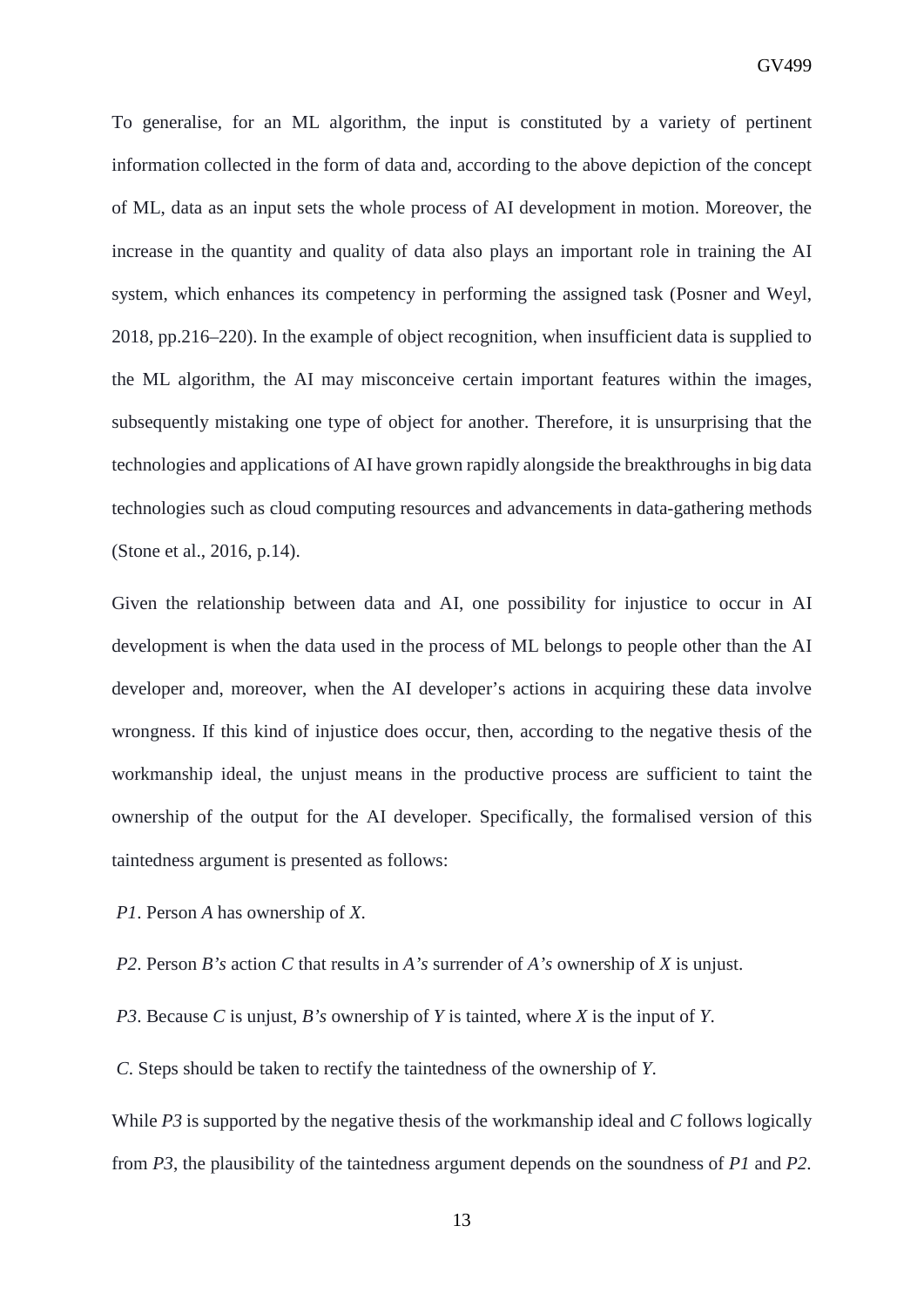To elaborate, we can consider *P1* in the context of AI development. If we fail to establish the ownership of data for person *A*, then this will imply that the claim in *P2* cannot be sustained. This is because person *A* cannot accuse person *B* of violating *A's* right to an object that does not belong to *A*. [5](#page-14-0) Moreover, even if it has been proved that the ownership of data does not initially belong to the AI developer, the taintedness argument can still be rendered implausible if  $P2$  is false – this can be proved by demonstrating that action  $C$ , the process of data transaction from its original owners to the AI developers, is just.

The next part of the dissertation will be used to consolidate the taintedness argument by first looking at the issue of data ownership before turning to identify injustice in the data transaction.

 $\overline{a}$ 

<span id="page-14-0"></span><sup>5</sup> Except perhaps in the case of initial resource acquisition: if the worldly resources are initially unowned, then, if person *B* acquires *X*, which represents a large portion of the worldly resources, and leaves person *A* with almost nothing, according to Otsuka (2003, p.23), it still seems that some wrongness has been committed against *A*. This dissertation will not analyse the injustice in data acquisition from this perspective.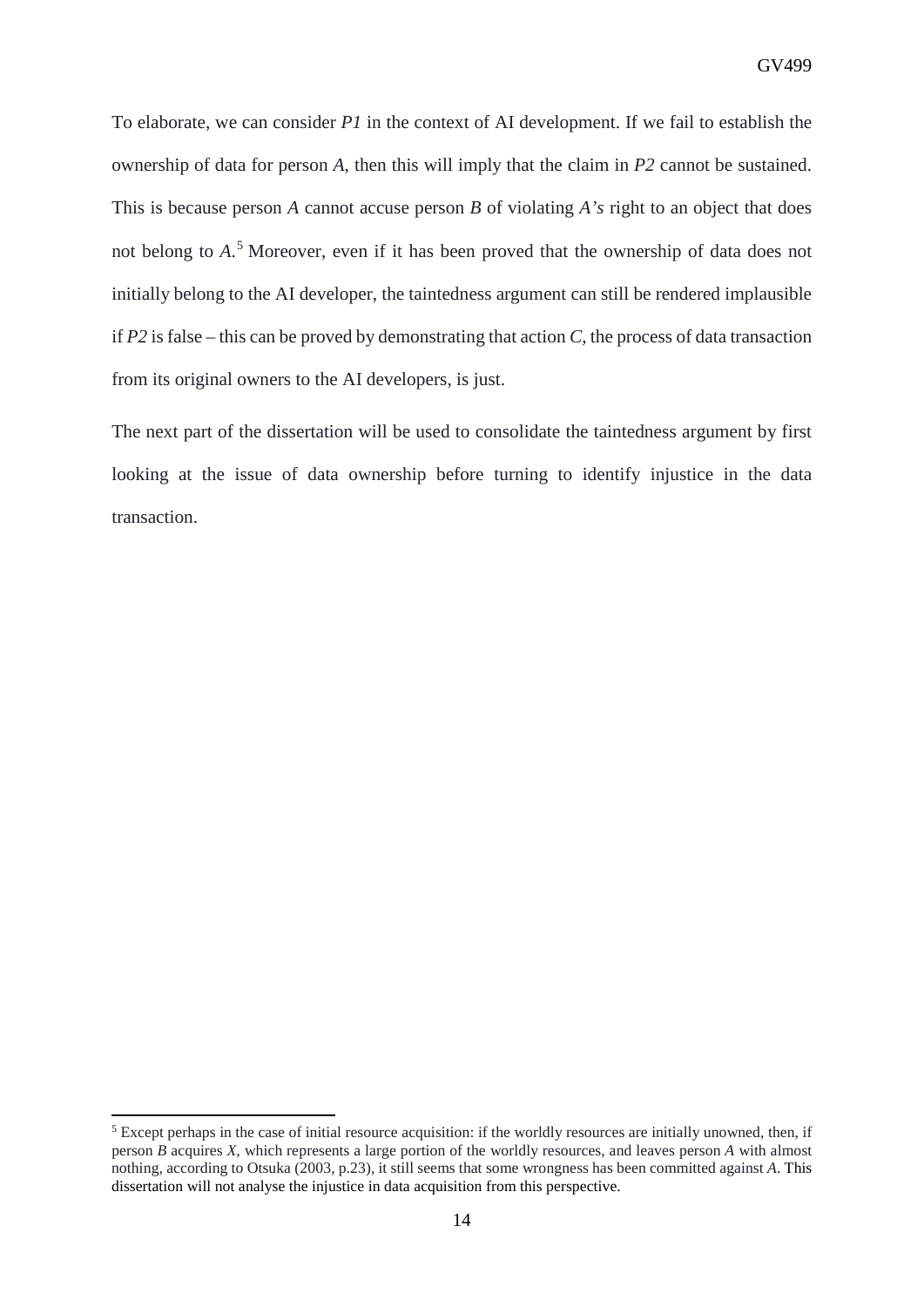# <span id="page-15-0"></span>**Part II. Data Ownership and Fraud in the Data Transaction**

#### <span id="page-15-1"></span>**II-i. The Rightful Owners of Different Types of Data**

Let us first consider the first premise of the taintedness argument.

*P1*. Person *A* has ownership of *X*.

Different types of AI system are built to perform different tasks that incorporate a feature of intelligence (Simon, 1995, p.47). As a result, the types of data as input for the ML process also vary according to specific intelligent tasks. Therefore, to discern the rightful owners of data used to train the AI, it is beneficial to first distinguish different types of data that are of interest to AI developers. Table 1 categorises four different types of data using a two-dimensional distinction, i.e. the labour/non-labour distinction and the marginally/aggregately valuable distinction.

| Nature/Improvement | <b>Marginally</b><br><b>Valuable</b> | <b>Aggregately Valuable</b>                                                                                                      |
|--------------------|--------------------------------------|----------------------------------------------------------------------------------------------------------------------------------|
| Labour             | Expert human<br>moves in Go          | General feedbacks and judgements<br>on the output of AI<br>Language inputs in training the<br>natural language processing system |
| Non-labour         |                                      | Images (for object/facial-recognition)<br>system)                                                                                |

Table 1. Examples of different types of Valuable data for AI training

To elaborate, the labour/non-labour distinction attempts to highlight the origins of the data. Some data, such as information on how to win in a strategic game, involves the deployment of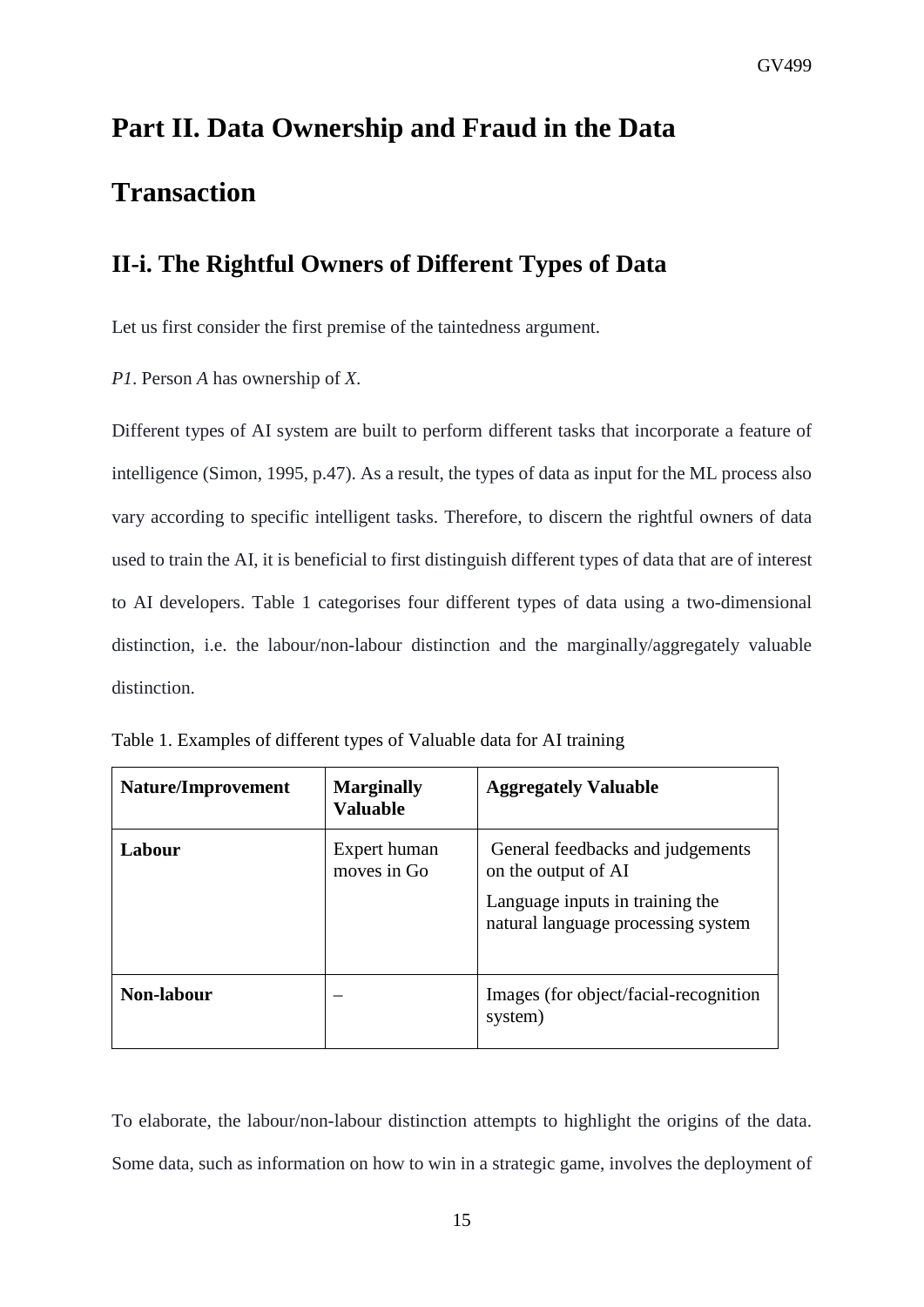a person's intellectual labour. It should be clarified that the labour category includes both data that is produced by labour alone, as in the case of contemplating a strategic game move, and data that is produced by mixing labour with other external resources, such as testing a chemistry theory in a laboratory setting, leading to new scientific findings. In this dissertation, the data that is identified as valuable in AI training in the labour category belongs mostly to the purelabour data. Alternatively, the non-labour category includes data that is not produced by any labour; for example, information about a person's height or body temperature.<sup>[6](#page-16-0)</sup> The marginally /aggregately valued distinction is introduced due to the different nature of the tasks performed by AI. Some intelligent systems are created to perform tasks that attempt to make predictions based on statistical distributive models on general populations. For example, natural language processing is a subfield of AI that works on the application of speech recognition or language translation. The intelligent systems assigned to these tasks require large collections of relevant language inputs that can represent specific language systems in order to perform accurately. Therefore, the information contained within a single piece of relevant input is aggregately valuable, as this data *alone* does not lead to intelligent output from the system (Stone et al., 2016, p.32). Alternatively, other systems of AI are given the goal of performing strategic tasks such as playing a game of chess, or Go. For such AI, as suggested by case 1 in the introduction, by inputting strategic moves from experts of the game, the AI's performance can improve rapidly in terms of the ability to win games (Silver et al., 2016, pp.484–485). Since data such as chess moves from experts can independently improve the output of the AI, it is, therefore, marginally valued.

It should be noted that the marginal/aggregate distinction does not have an impact on the analysis of the ownership of the data since a person's entitlement to an object does not depend

**.** 

<span id="page-16-0"></span><sup>&</sup>lt;sup>6</sup> It might be argued that this information is also determined by certain labour; for example, my effort in ropeskipping affects my height measurement in the future. However, this information is not created by labour in a sense that I will have a height measurement *simpliciter*, regardless of my action of rope-skipping.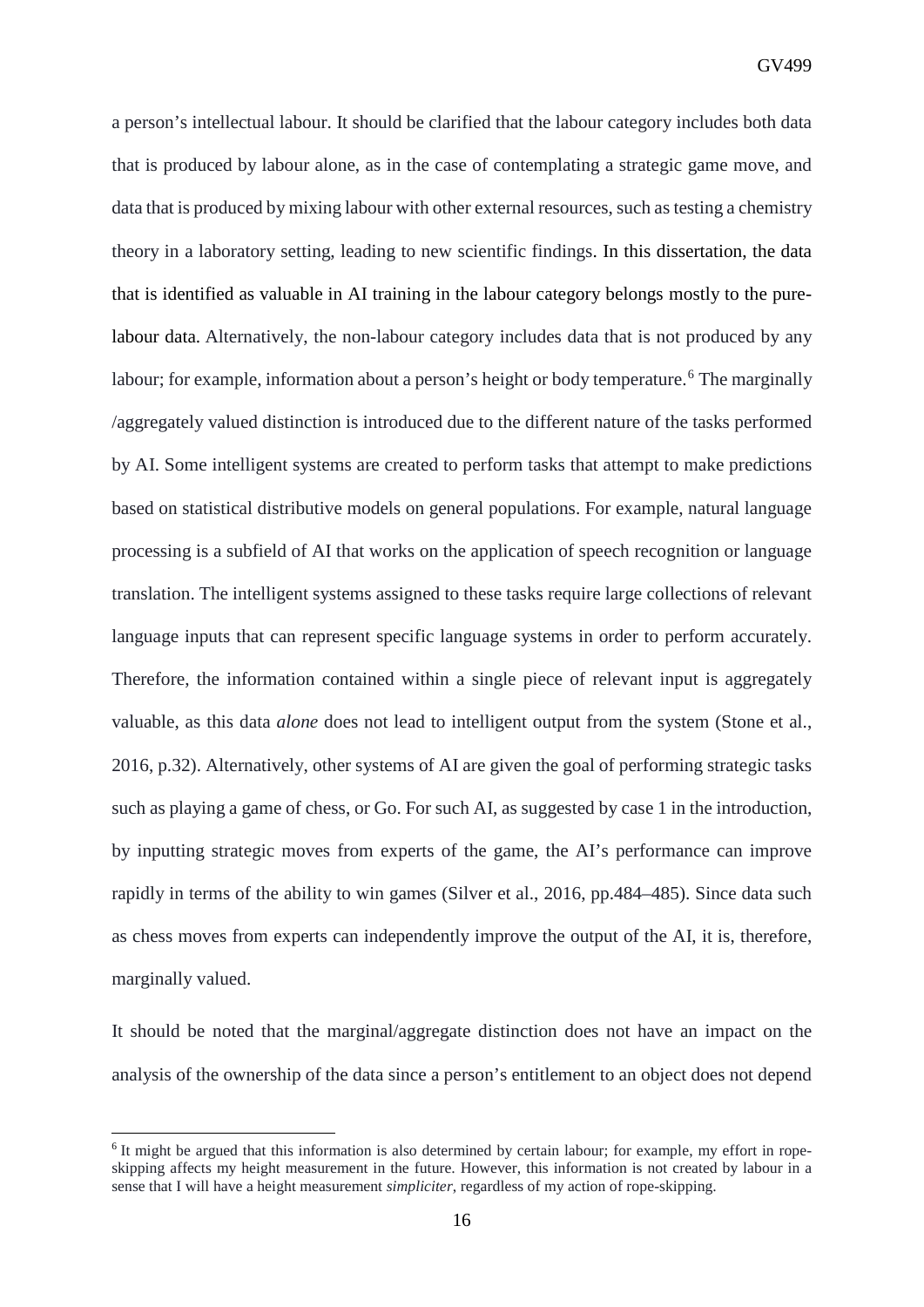on how the object is valued. Therefore, the remainder of this section will investigate the ownership problem based on the labour/non-labour distinction.[7](#page-17-1)

#### <span id="page-17-0"></span>**Ownership of Labour-created Data**

According to the distinctions above, labour-created data for AI training can be either marginally valued or aggregately valued; the former can include data such as chess or Go moves from human experts, while the latter can include data in the form of human feedback used to improve the accuracy of the performance of an AI natural language processing system. Otsuka (2003, p.19) believes that there is a strong reason to assign ownership of productive output to its producer if:

… her means of production consist of nothing more than her mind and parts of her body, and the fruits of her labour consist of nothing more than parts of her body that have been transformed into items [the productive output] ...

By avoiding the controversial problem of the ownership of external resources used in production, Otsuka's argument can draw support from the less problematic part of the workmanship ideal, which condemns the wrongness of denying people what they produce with purely the resource of their bodies. Moreover, while Otsuka (2003, p.19) presupposes 'a full right of self-ownership' when making this argument, he believes that, even for scholars who subscribe to a weaker version of the right of self-ownership, it is difficult to justify the policy of radical taxation on purely labour-created output. I would like to add to this argument by pointing out that the normative force for condemning the wrongness of denying producers their purely labour-created output becomes even stronger if: a) the possession of the product does not undermine the welfare of other people; and b) the inability of other people to produce the

 $\overline{a}$ 

<span id="page-17-1"></span><sup>7</sup> This dissertation can't address all sorts of data used in AI training. Therefore, mainly the examples of each category of data as shown in Table 1 are used in illuminating the ongoing arguments.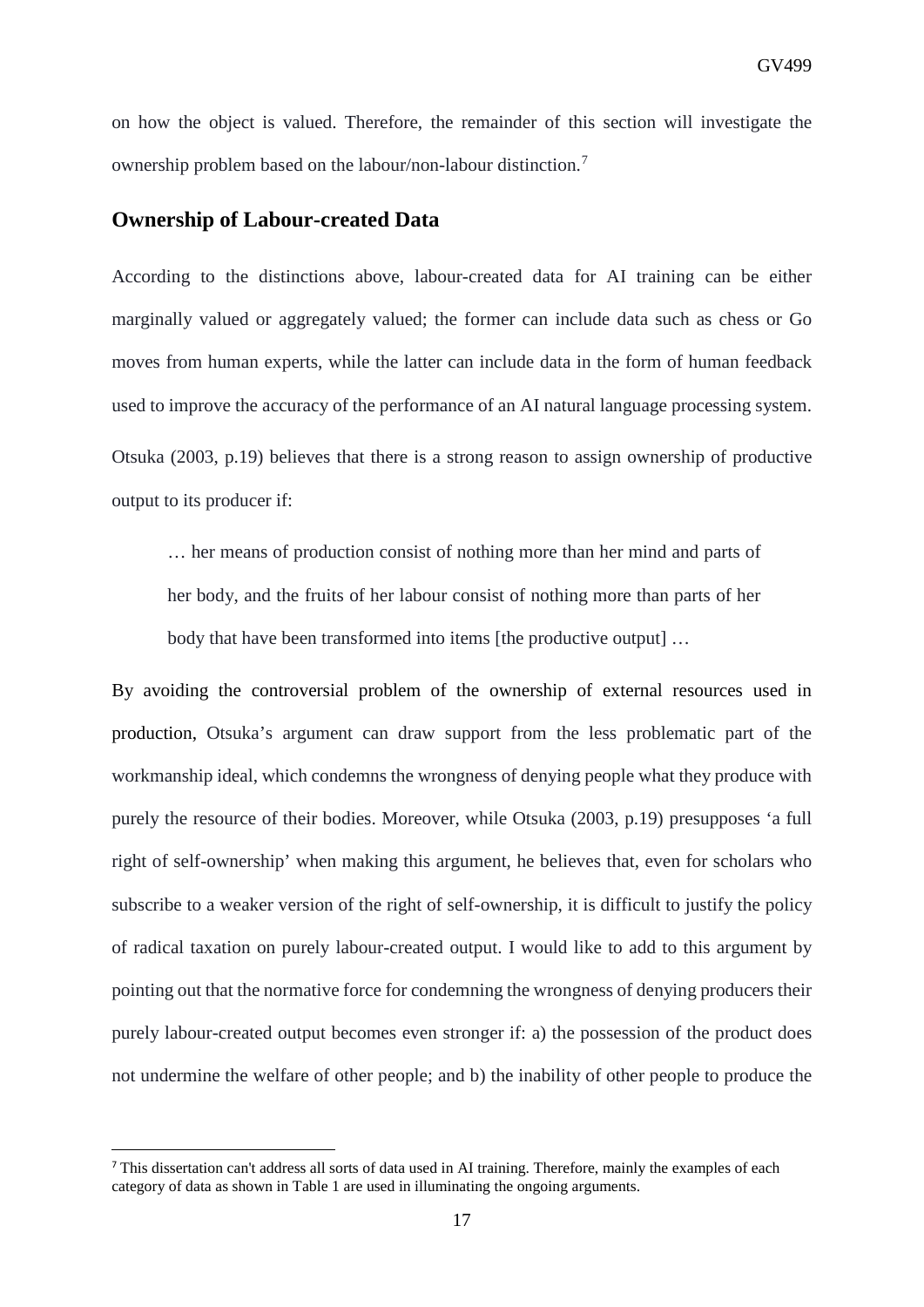similar output will *not* undermine their lives in a significant way.<sup>[8](#page-18-0)</sup> Violation of criterion a) can be illustrated by the Nozickian Wilt Chamberlain example, where Chamberlain's ability to play basketball allows him to accumulate an enormous amount of social resources which is the sine qua non of political domination(Cohen, 1995, p.25). Criterion b) is unsatisfied in Otsuka's (2003, p.18) example of an able weaver and an unable weaver, whereby the former has the ability to produce cloth that can prevent death while the latter lacks such an ability, which, therefore, provides grounds for redistribution.

Let us apply the argument in the context of labour-created data. In both cases of aggregately and marginally valued data, a person exercises his mental capacity alone in producing the new valuable information. Moreover, information such as judgements on AI performance or Go knowledge satisfy criterion b), as the inability to produce the information does not undermine a person's chance to lead a meaningful life. In terms of criterion a), while the possession of a personal judgement or linguistic ability which can enhance an AI's performance will generally be harmless to other members of society, an argument can be made that, similar to Chamberlin's basketball skills, knowledge of how to win a game of chess could potentially help a person to accumulate a substantial amount of resources in a chess-fanatic society. While I acknowledge that a society will always favour some skills over others, a society can address criteria a) without having to violate the right of self-ownership. As Walzer (1983, xiv) suggests, this can be achieved by making sure that 'no social good…can serve as a means of domination'. Even for people who think that Walzer's proposal might be too idealistic, the empirical observation that knowledge that is valued by the AI trainers usually do not lead to the original holders of the knowledge to accumulate an enormous amount of political influence, can at least provide an *ad hoc* justification for respecting the ownership of this knowledge.

 $\overline{a}$ 

<span id="page-18-0"></span><sup>8</sup> According to Sen's (1999) capability account of freedom and the Rawlsian(1971) conception of primary good, there are certain personal capabilities and resources that are of significant importance to every individual's life.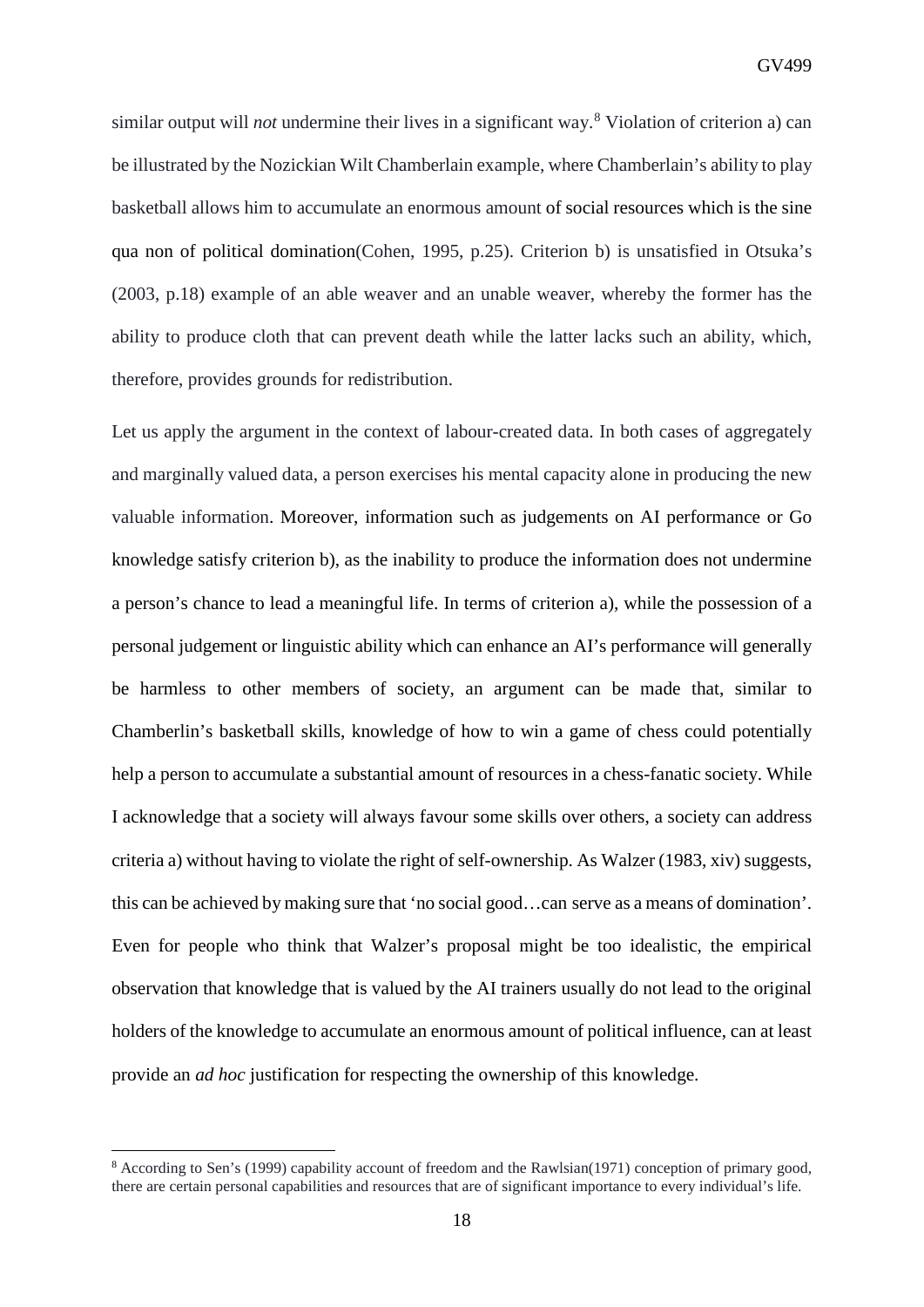Therefore, according to the above argument, there is a strong reason for allowing a person to be the rightful owner of her purely labour-created information that is used in AI development. This implies that she has the right to withhold the information or to choose the terms for sharing the information. Moreover, she should not be forced to share this information against her will. However, critics might suggest that the Otsukian argument of ownership could seem convincing in the case of tangible properties, but not in the context of the intangible property of data, and the ownership right of intangible data that is produced by a person's intellectual capacity is less stringent. This is due to the fact that intangible information is non-rivalrous, meaning that it can be used by other people without the need to reduce the quality and availability of the information for its original owners.

I believe this critique is supported by two distinct but connected justifications. According to the first justification, the claim is that, once the labour-created information is exposed in public, the information producer effectively imposes the knowledge on others. Moreover, since other people can independently access the information and the original producers cannot practically force others to forget the information, there is no reason to exclude others from the information (Moore, 2012, p.1092). For example, when a Go expert plays her moves in a public tournament, the moves are mentally recorded by observers, and it becomes difficult practically to exclude others from accessing her strategy. However, this practical difficulty in excluding access to information once it has been exposed to the public does not itself suggest that it is morally right for everyone to acquire this information (Himma, 2005, p.8). For example, let us assume that the vicious craft of dark magic from the world of *Harry Potter* has been exposed to the public and, hence, it is now known to everyone; this does not suggest that it is morally unproblematic to acquire this knowledge or to cast this evil spell. The point is that a normative reason needs to be supplied to justify why our acquisition of the labour-created data produced by others is morally permissible. Moreover, as the next section will argue, AI developers who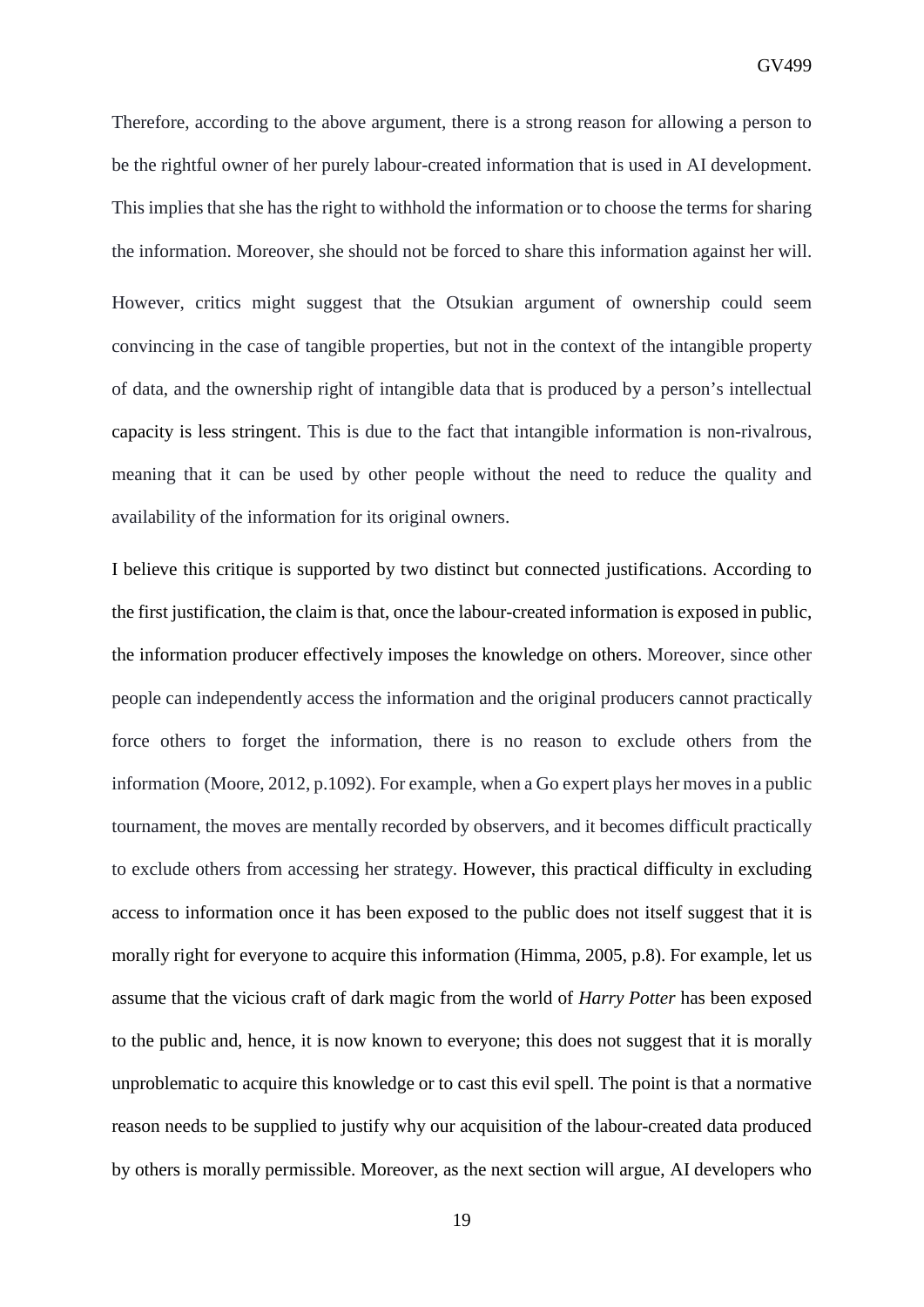try to access data are not always as innocent as depicted in the case of the Go game observer since information is sometimes intentionally extracted from its original producers for the benefit of AI developers. Overall, it is implausible to claim that labour-created data should be made free for use by everyone simply because everyone can access it; it is also wrong to assume that this type of data will always automatically be exposed to the public. The first justification regarding the empirical availability of data fails to undermine a person's right to his labourcreated data.

The second justification then tries to provide a normative reason for justifying the liberation of the labour-created information. According to this justification, data should be liberated because it is good for someone but worse for no one. For example, if I have discovered the secret to living a happier life, I will not be at a disadvantage if I accidentally give it away while chatting to someone in a conversation in public. Moreover, the person who receives the knowledge from me will gain from my discovery. In response to this justification, I would like to point out that, when using labour-created data to train AI, the original data creator does lose out from the liberation of their data. As suggested by case 2 in the introduction, every time data is collected, this contributes to the emergence of a powerful, fully trained AI, which could impose a heavy cost on the data providers by disrupting the structure of the job market. An optimistic AI fanatic might then argue that the costs the AI imposes on people are outweighed by the benefits it provides. If this optimistic view is made on an individual level, we can easily reject it by identifying people whose life plan will be heavily disrupted by the rapid growth of AI; for example, a data provider who dreams of becoming a truck driver but, after years of training, finds herself in a world of driverless transportation systems. Alternatively, if the optimistic view is made on an aggregate level regarding net social wellbeing, it neglects the wellbeing of the people who suffer as a result of AI development and fails to recognise the moral significance of individual human life and, thus, fails to recognise the separateness of persons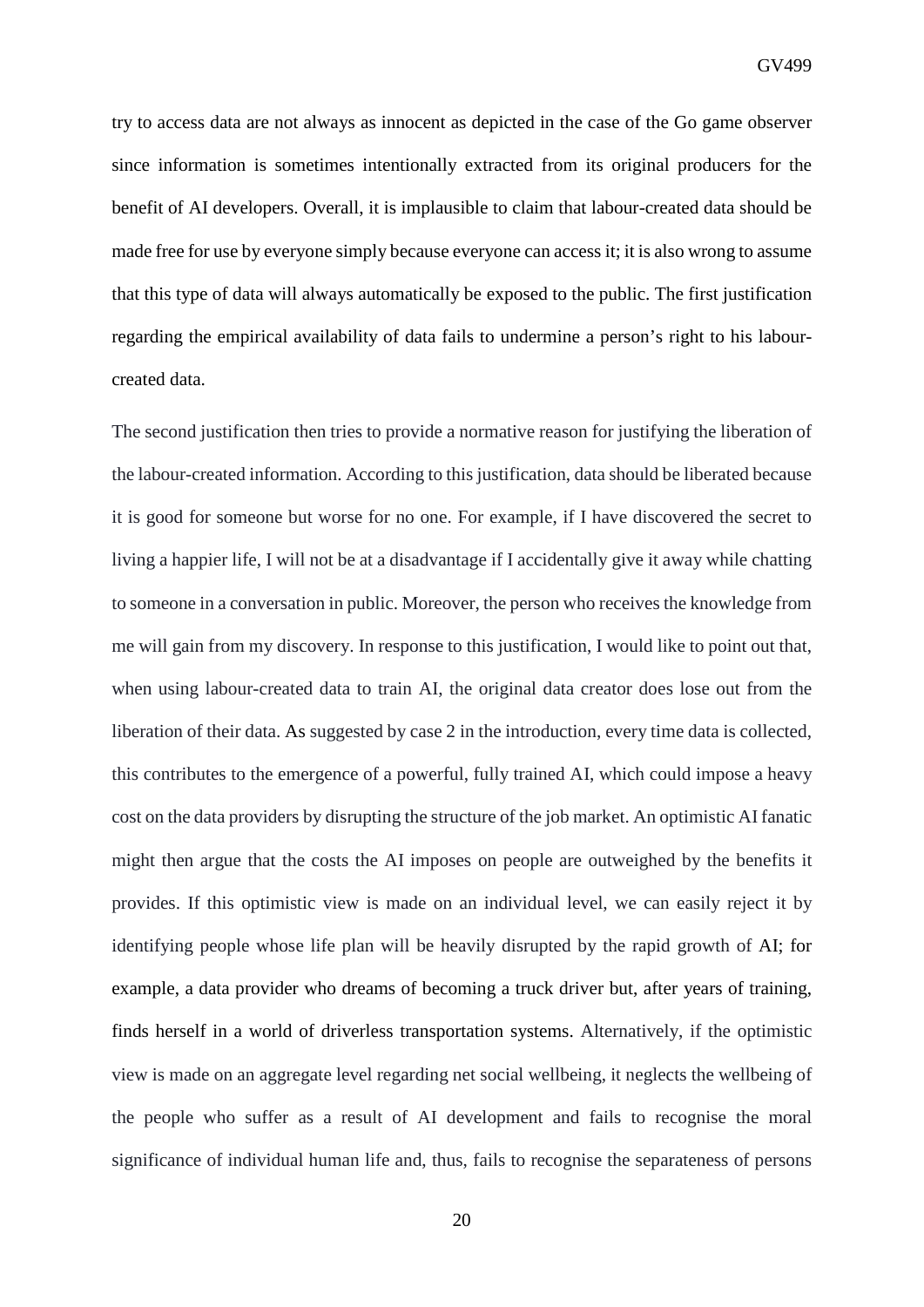(Rawls,1971,pp.26-27). Overall, the normative argument that people's labour-created data should be liberated since it is beneficial for all members of society is implausible. Together, the argument so far suggests that people should have strong ownership of their labour-created data that is used in AI training.

#### <span id="page-21-0"></span>**Ownership of Non-labour-created Data**

**.** 

Non-labour-created data can also be valuable in training AI. Let us recall the ability of AI to extracting substantial information from raw input through the process of ML to make smart predictions; this can include personal information such as income, height and health status, all of which can be useful for training AI to perform intelligent tasks. However, our ownership regarding this type of personal data is more difficult to establish. As Moore (1998) notes:

… consider someone walking in a public park. There is almost no limit to the kinds of information that can be acquired from this public display. One's image, height, weight, eye colour ... are all readily available ... it would seem that all of one's genetic profile *is not private information* (Moore, 1998, p.372, emphasis added).

Moreover, Moore (1998, p.372) is also aware that 'what is publicly available information is dependent upon technology'. For example, data such as a person's heart rate is becoming easy to obtain with inventions such as the smart watch.<sup>[9](#page-21-1)</sup>

Regarding non-labour-created data, I agree that it is difficult to establish ownership of such information. This is not because the data is publicly observable; as argued earlier, the ability to

<span id="page-21-1"></span><sup>&</sup>lt;sup>9</sup> Moore (1998, p.372) draws a distinction between the violation of property rights and the violation of the right of privacy; he argues that the collection of non-labour personal data is wrong for the latter reason. In order to avoid conflation between different arguments, this dissertation focuses only on the wrongness of data collection from an ownership perspective.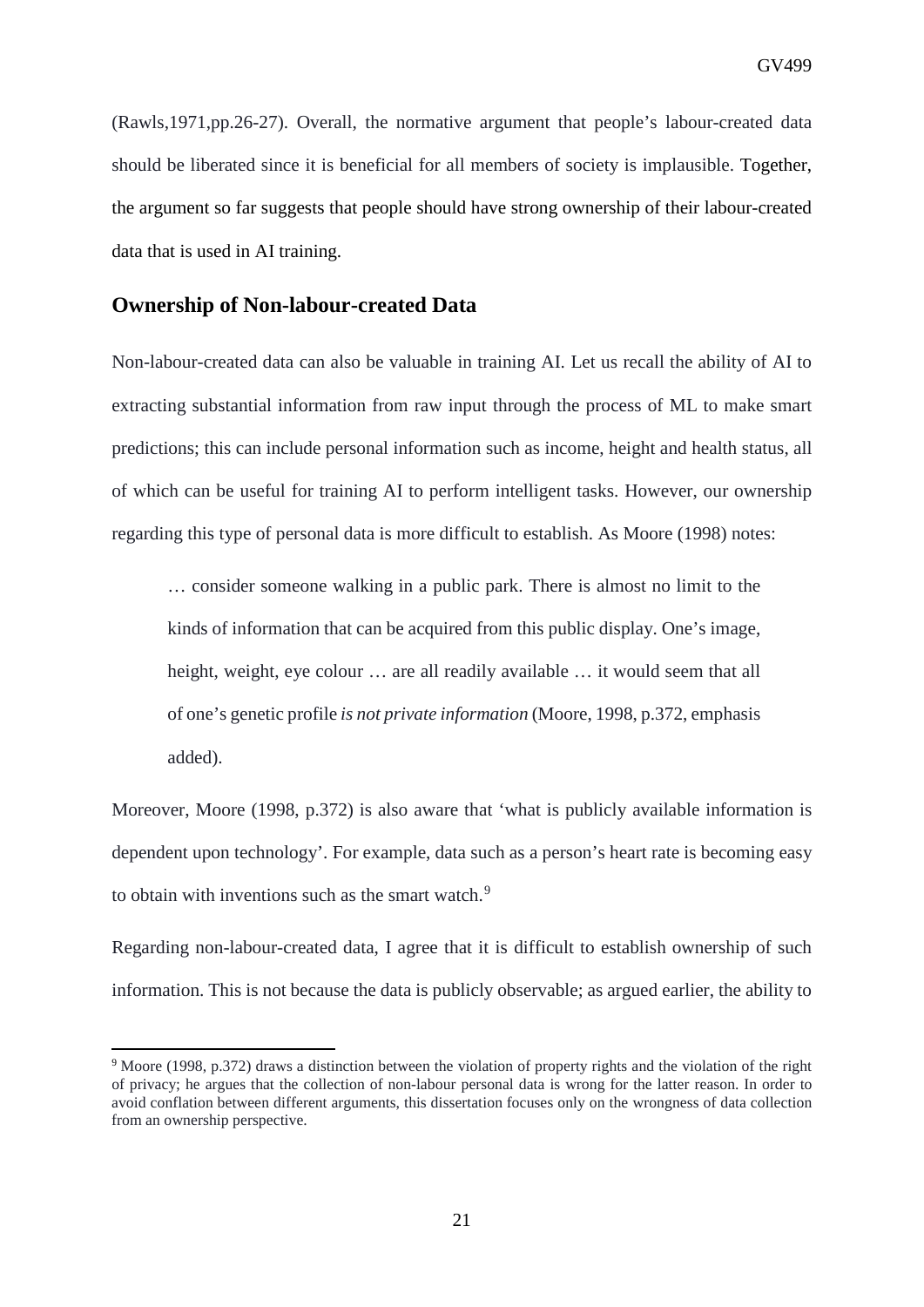access the data does not suggest that it is just to do so. However, privacy reasons aside, it is difficult to make a normative claim that a person owns the measurement of his height or his body temperature.

I would argue that a connection can still be found between our non-labour-created personal data and our right to property. This connection is justified by the empirical observation that AI developers usually require an enormous amount of personal data for AI training and, for reasons of efficiency and accuracy, AI developers are usually reliant on people to report such personal data. For this reason, the success of AI training is dependent on people's actions in reporting relevant information about themselves; therefore, even if a person does not have exclusive ownership of non-labour-created personal data, he certainly has ownership of his *labour of reporting* such data to AI developers, which can also be vindicated by the workmanship ideal (Posner and Weyl, 2018). I am aware that this argument has a deficiency, as it implies that, if AI developers decide to take up the task of data collection themselves, for example, by setting up a biological detector in a public place, or collecting users' biological features through smart gadgets, then we can have no complaint *from a property right perspective* against the data-collection activities.

#### <span id="page-22-0"></span>**II-ii Fraud in Data Transaction**

In the last section of the dissertation, it was argued that people have ownership of data that is created purely by their labour, and they also have ownership of their labour in reporting nonlabour-created data to AI developers. Overall, *P1* of the taintedness argument is justified as some forms of ownership have been established that are related to data that is used in the process of AI training that does not initially belong to AI developers. This section of the dissertation analyses the second premise of the taintedness argument.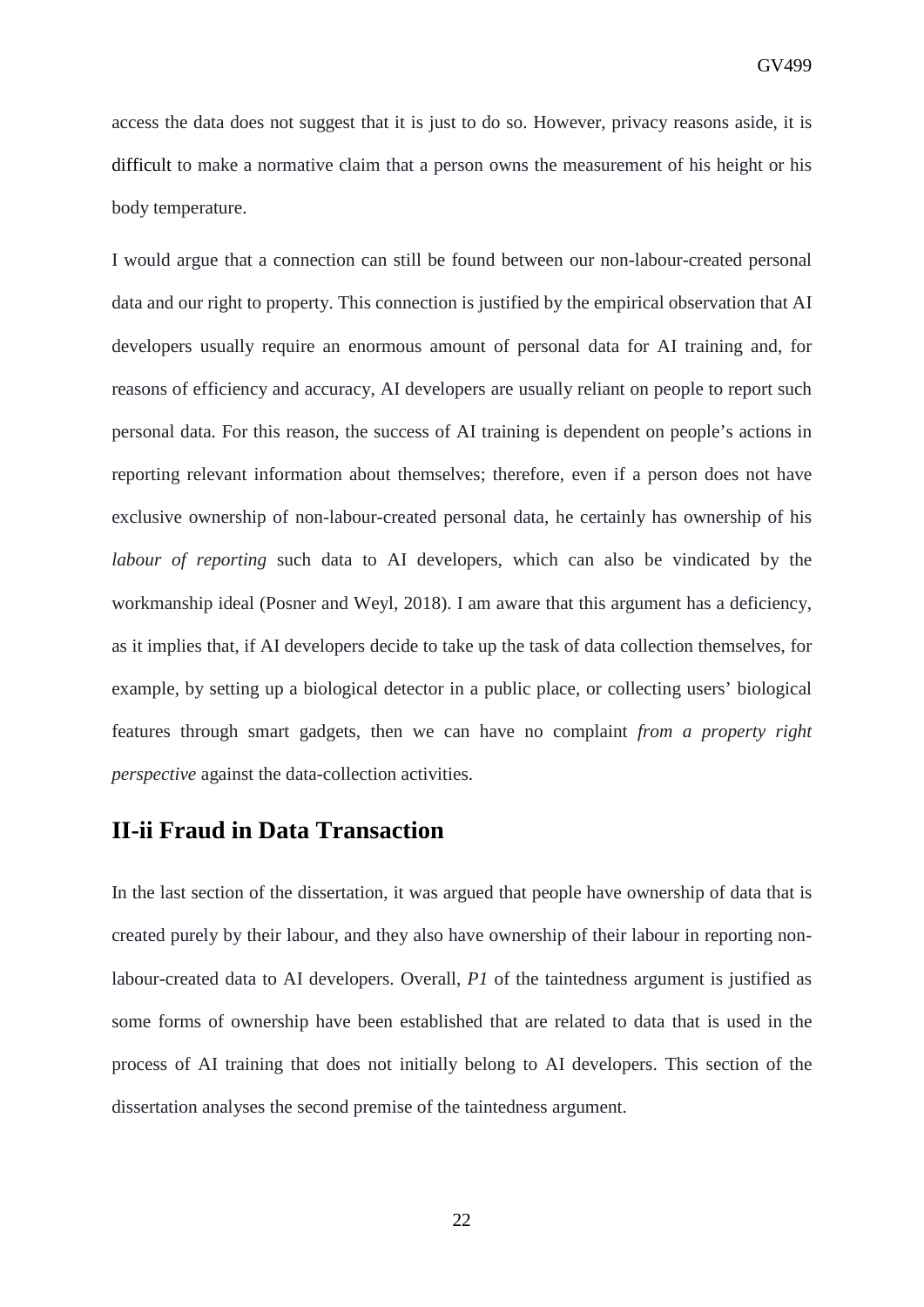*P2*. Person *B's* action *C* that results in *A's* surrender of their ownership of *X* is uniust.<sup>10</sup>

The wrongness of data collection by AI developers has been indicated by Posner and Weyl (2018, pp.220–223). Posner and Weyl rightly identify that there is an oligopoly model of competition in the AI industry, which is dominated by leading technology firms such as Facebook and Amazon. The oligopoly structure of the AI industry is unsurprising if we consider that these leading firms provide the most essential services in the digital community such as platforms for social networking and e-commerce; through their daily interactions with users, these firms can extract numerous valuable data to conduct AI training. Moreover, these firms are also capable of extracting specific data of interest by psychologically nudging their users when using their online platforms. Overall, the privileged position of these firms in accessing clients' data allows them to stay ahead in the development of AI technologies. If we take the example of Facebook, Posner and Weyl (2018, pp.220–221) highlight that the firm benefits from the millions of photos that are uploaded by its users, which can be valuable in training the AI system responsible for object recognition. Moreover, by creating the 'label' and 'hashtag' functions on its social networking platform, Facebook also nudges its users to provide more refined data that can improve the efficiency of the AI learning process.

According to the depiction above, this dissertation recognises the wrongness that is committed by the AI developers as the unethical action of fraud. The notion of fraud can be broken down into three criteria:

1. Transaction takes place between person *A* and person *B*.

 $\overline{a}$ 

<span id="page-23-0"></span><sup>10</sup> Following the findings from the previous section, *X* can be either a person's ownership to her entitled data or the ownership of her labour of data reporting.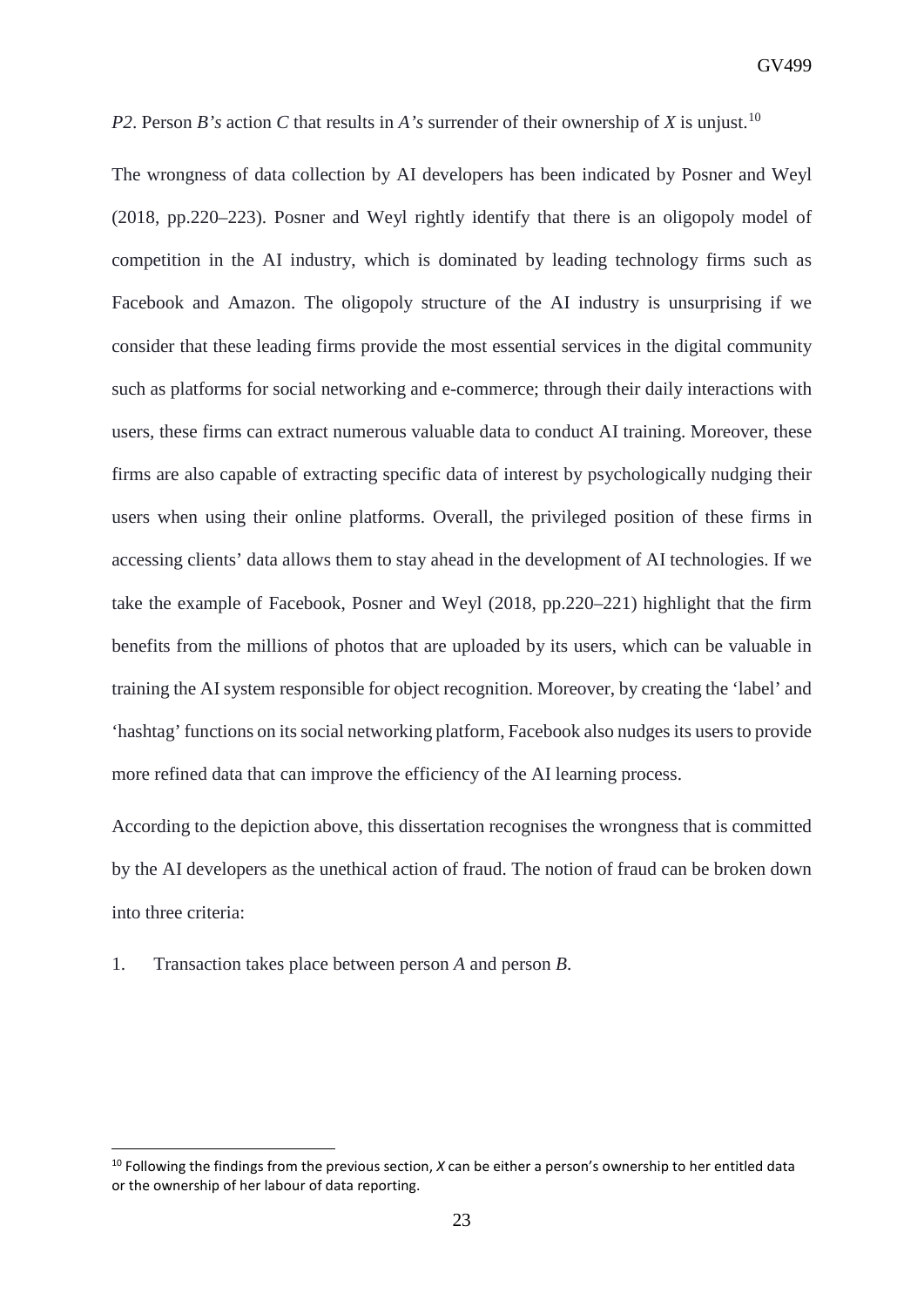2. *B* provides *A* with an offer that involves information that is intended to misguide *A*'s judgement about the 'character and/or the economic value' (Cohen, 1995, p.39) of the transaction.

3. *A* accepts *B*'s offer.

The wrongness of fraud can be condemned on various grounds. Since the act of fraud uses the deceived victims as a means of achieving the fraudster's goal, the fraudulent act should be prohibited by foundationalist political theorists who subscribe to the widely accepted Kantian morality of 'Kingdom of Ends' (Kant, 2002). Moreover, for constructivist theorists such as Rawls(1971) and Scanlon(1998), our strong intuition against fraud also provides a strong justification to identify the fraudulent acts as unjust.<sup>[11](#page-24-1)</sup> For the current argument, it is sufficient to note that theorists who subscribe to the workmanship ideal will condemn the illegitimate acquisition of property from its rightful owners through fraud. Moreover, as Child (1994, p.723) shows, a theory that is unable to address the wrongness in fraud makes the theory deficient. Since the injustice in fraud is widely condemned, the more interesting task is to demonstrate that the actions of AI developers satisfy the definition of fraud. Let us consider the following running example as an illustration of fraud in a transaction.

#### <span id="page-24-0"></span>**Landslide**

 $\overline{a}$ 

A group of scientists go on an expedition as they believe there is an extremely valuable material located at the peak of a mountain that they can use to produce a profitable high-tech laser gun.<sup>[12](#page-24-2)</sup> The mountain is located in a rainforest and there is a village at the foot of the mountain. Upon reaching the foot of the mountain, the scientists find that there is no readily available path to lead them to the peak of the mountain. However, they discover that there is one square meter

<span id="page-24-1"></span><sup>&</sup>lt;sup>11</sup> The foundational and constructive approaches are two of the main models adopted by philosophers in moral justification (Dworkin, 1973, pp.509–511).

<span id="page-24-2"></span> $<sup>12</sup>$  Let us assume the material is left behind by the ancestors of the scientists and, therefore, belongs to the scientists,</sup> so to avoid the complication of the distribution of unowned worldly resources.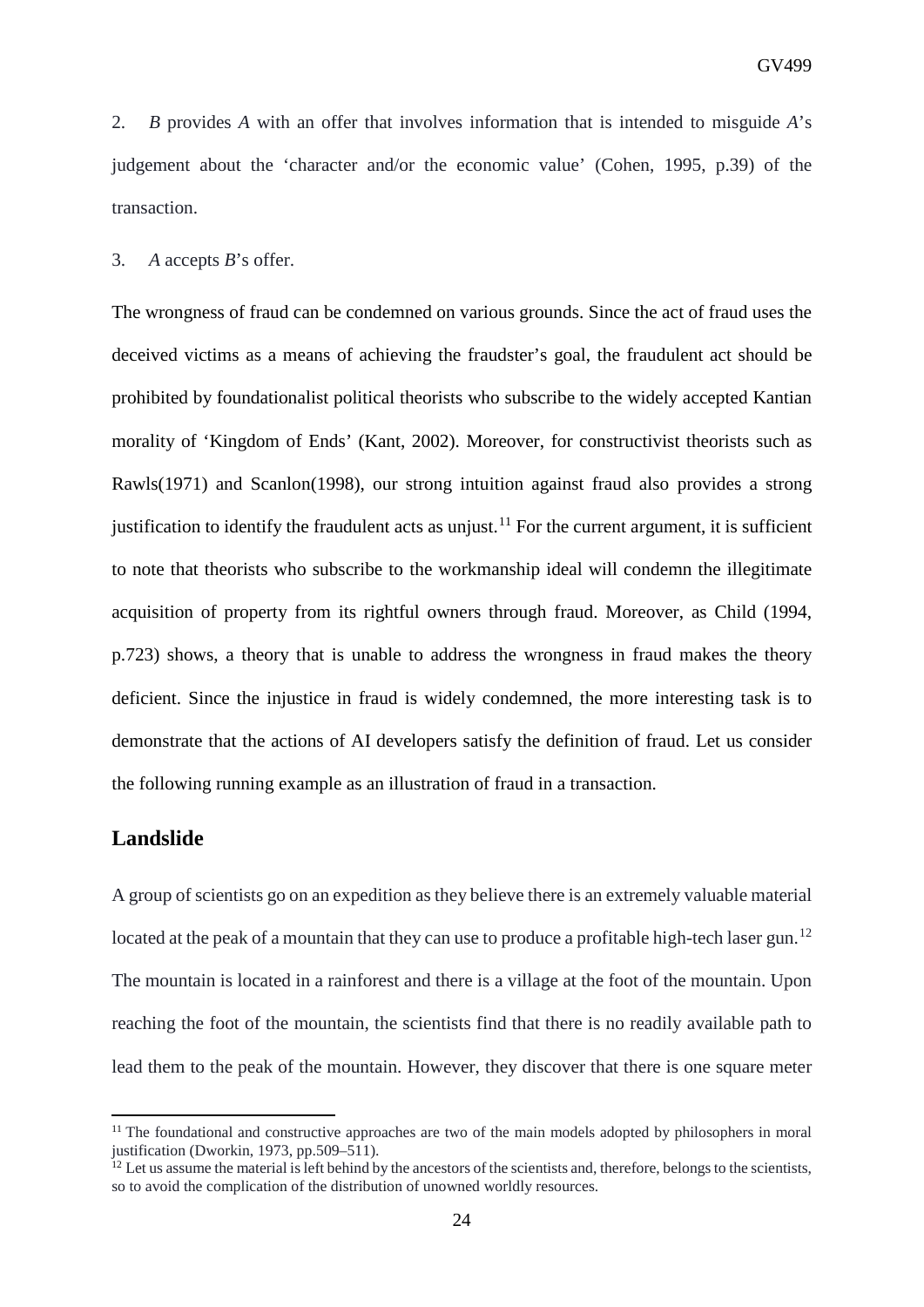of land located just outside village, which we will denote as *L*. The scientists realise that whenever someone walks on *L*, it slightly alters the geological structure of the mountain because of the trampling activities. Moreover, if the trampling activities take place in a sufficiently large quantity – at the *n*th time – a landslide will occur that will create a path to the peak of the mountain. The group then builds a carnival circus next to *L*, hoping that more villagers will walk on *L*.

The Landslide example demonstrates a clear case of fraud. In the fraudulent transaction that takes place between the scientists and the villagers, the scientists' offer involves the misguidance of the villagers' judgment. Specifically, the villagers are offered entertainment in the form of a circus performance. The villagers then accept the offer without realising that they are giving up ownership of their labour, which is being used as a means of helping the scientists to produce the profitable laser gun.

The practice of AI developers in collecting data resembles the Landslide example. Let us recall the findings thus far: people have ownership of their labour-created data, and they also have ownership of their labour of reporting the non-labour-created data to the AI developers. Moreover, users of social digital platforms give up this information to technology firms such as Facebook and Google while enjoying the 'free' services the firms provide. The transferral of users' legitimately owned data to the AI developers occurs when the users are deceived into helping Google's AI system to perform text-recognition tasks (labour-created data) while believing that they are completing a word-distinguishing puzzle for security purposes (Posner and Weyl, 2018, pp.235–236). Fraud also occurs when users upload their selfies to the pictureprocessing application FaceApp (labour of reporting non-labour-created data), where the uploaded images can be useful in training the AI system to perform image recognition (Brewster,2019). Therefore, the analogy of the Landslide example and the method of data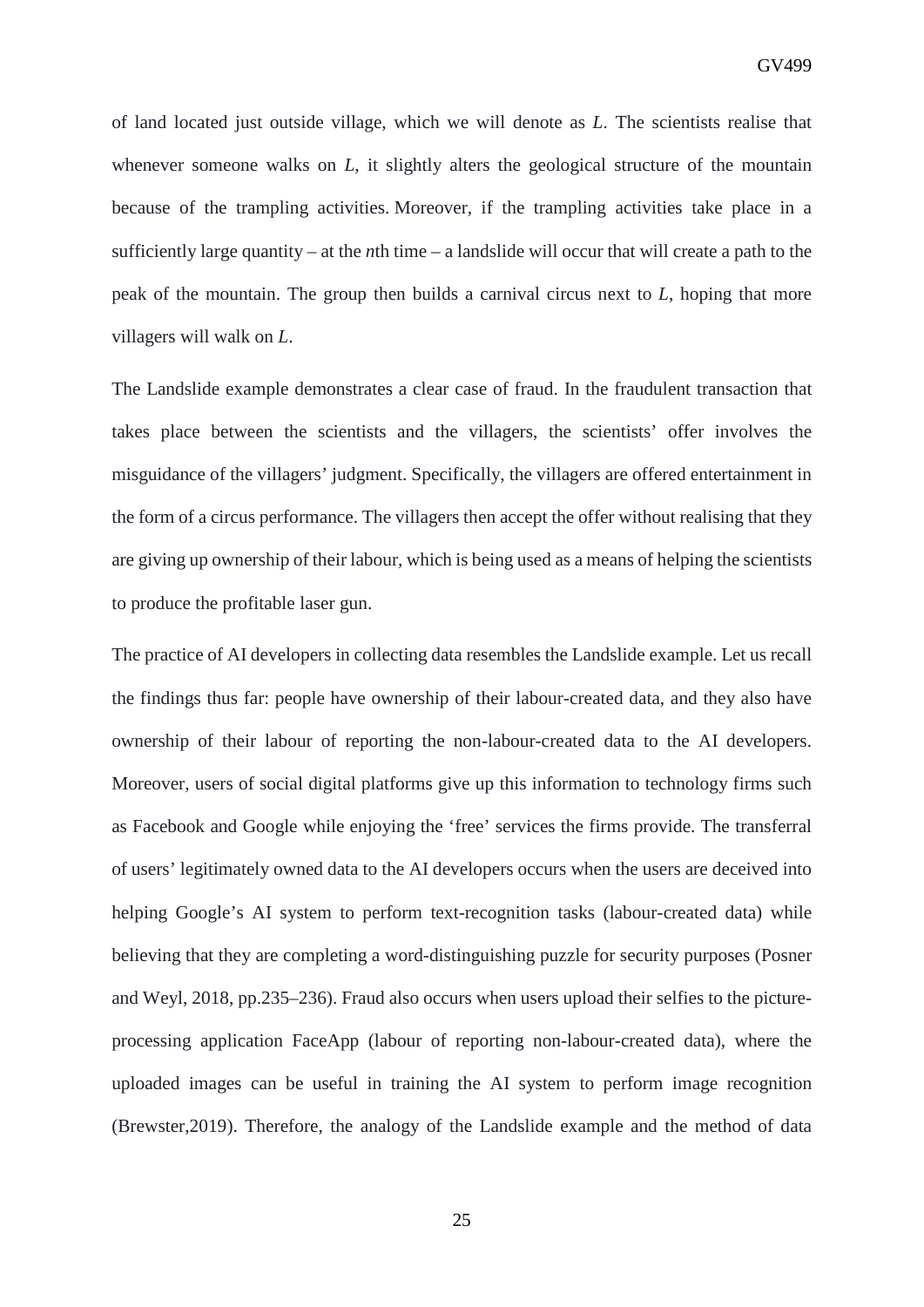collection in AI development suggests that, as in the former, the latter practice is also fraudulent and thus unjust. $13$ 

Sceptics of my analysis might resist the above conclusion by providing a value-judgemental argument; the argument attempts to show that the transaction between the data owners and the AI developers is not fraudulent by making one of the two following value-judgemental claims. *Claim 1*: The data transaction is not fraudulent since, unlike the Landslide example, the profitability of the AI is undetermined. The development of AI may fail as a scientific project, or the mature AI system may fail to be profitable in the market. Therefore, given the expected value of the profitability of the AI system, and considering the risk of failure taken by its developers, the users receive a fair share from the data they have provided in the form of free usage of online services.

*Claim 2*: The data transaction is not fraudulent even if, like the Landslide example, the AI system is destined to be profitable. This is because, unlike the Landslide example, the success of an AI system is mainly due to the skills and efforts of the AI programmers and entrepreneurs, while the contribution from the data providers is relatively small and they have received proper compensation in the form of the free usage of online services (Posner and Weyl, 2018, p.224- 226).

Both of the above claims impose a judgement on the value of the data that is used in AI training. Moreover, they both attempt to argue that, through the unrestricted consumption of online

**.** 

<span id="page-26-0"></span><sup>&</sup>lt;sup>13</sup> The marker of this dissertation raised the interesting point that the users' action of making data publicly available can be interpreted as a form of tacit consent for the general public, including the AI developers, to acquire such information. An obvious example is the uploading of one's pictures into Faceapp or Facebook. However, I believe the normative force of using such consent to validate the justice in data transaction is weak for two reasons. First, as it will be shown later, if the structure of the contract is fraudulent then the consent on such unfair terms also loses its moral significance. Second, it is unclear that what exact terms a person has consented to when she chooses to share her information. However, it is uncontroversial to assume that she would not consent the AI developers to use her data in building a dominant AI system that could undermine her well-beings.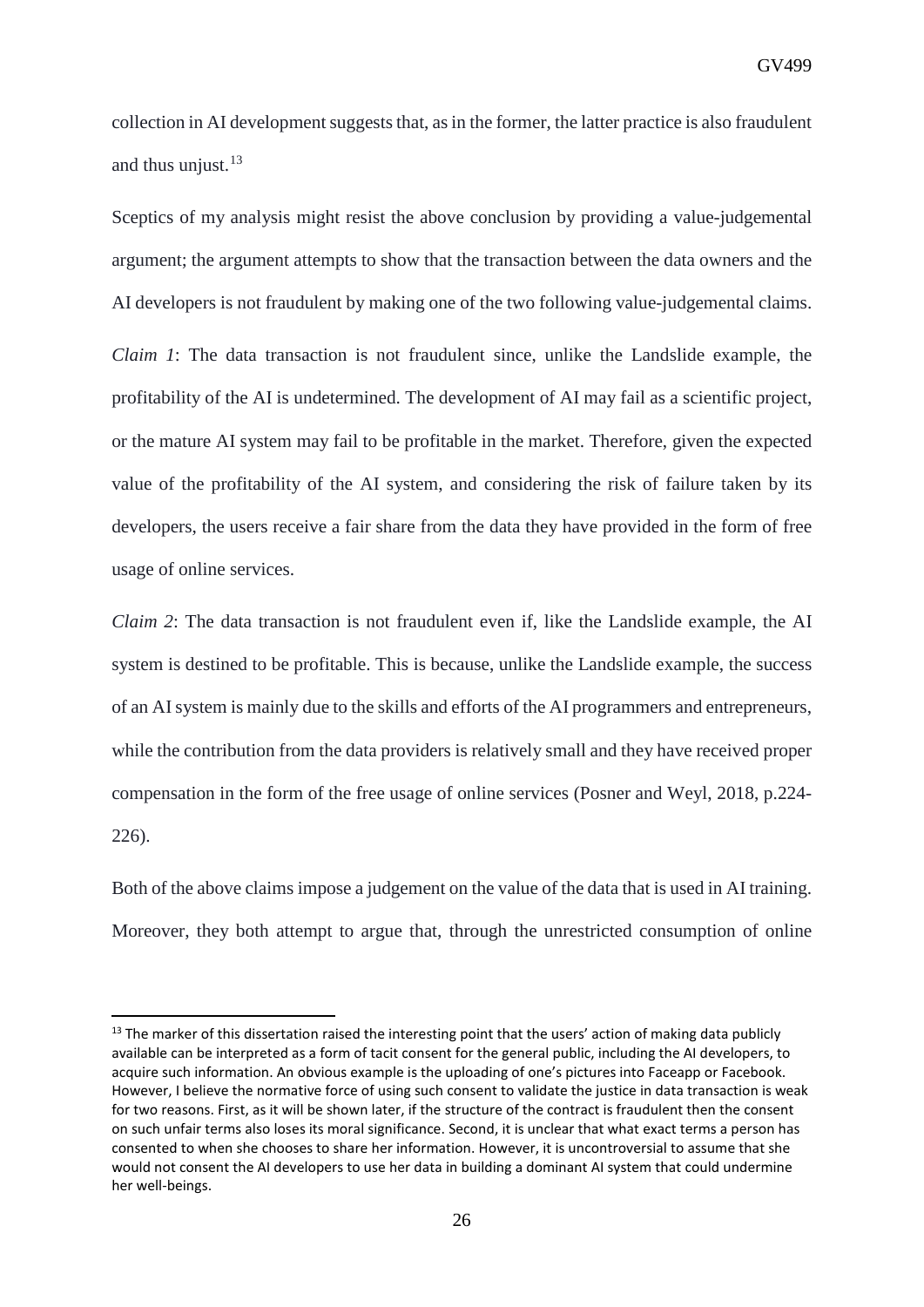services, the data providers receive a fair reward for their contributions and, therefore, the transaction of data is not fraudulent, but is fair and just. I think that the value-judgement argument is implausible for the following reasons.

First, the act of fraud does not depend on the upshot of the transaction. For example, in the Landslide example, after the success of their plot, the scientists reach the peak of the mountain only to find that the valuable material has been destroyed during the landslide and, therefore, they have provided the free circus for the villagers for nothing. However, despite this outcome, the act of violating the villager's ownership of labour to achieve a goal is still unjust. In other words, if we distinguish just steps from just situations without presupposing that the former automatically entails the latter, then it is possible to have a just situation in which everyone is legitimately entitled to their holdings, which are the outcome of unjust steps (Cohen,1995, p.43). Specifically, in the new Landslide case, the unjust step of fraud is neutralised by the natural event of the Landslide, since the failure to produce the laser gun means that the scientists do not have the opportunity to possess the would-be unjust property.

However, using the above reason *alone* to discredit the value-judgemental claims is uncharitable, since the claims do not attempt to use the possible final outcomes per se to justify that the transaction is not fraud. Instead, the claim is that, whatever the outcome, it follows from procedures that warrant a fair distribution of the joint productive venture, which acknowledges the contribution from all relevant parties; therefore, the data providers cannot reasonably reject the transaction.<sup>[14](#page-27-0)</sup> However, I believe that the argument that the final distribution is fair, and that, therefore, the transaction is just, moves too quickly. If the contributors did not enter the productive process voluntarily but as a result of the unjust actions of others, then we cannot discuss the fairness of the outcome before rectifying the injustice in

 $\overline{a}$ 

<span id="page-27-0"></span><sup>&</sup>lt;sup>14</sup> The concept of reasonableness comes from Scanlon (1982, pp.110-112). For Scanlon, a contractual agreement is justified if no relevant parties can reasonably reject the terms of the agreement.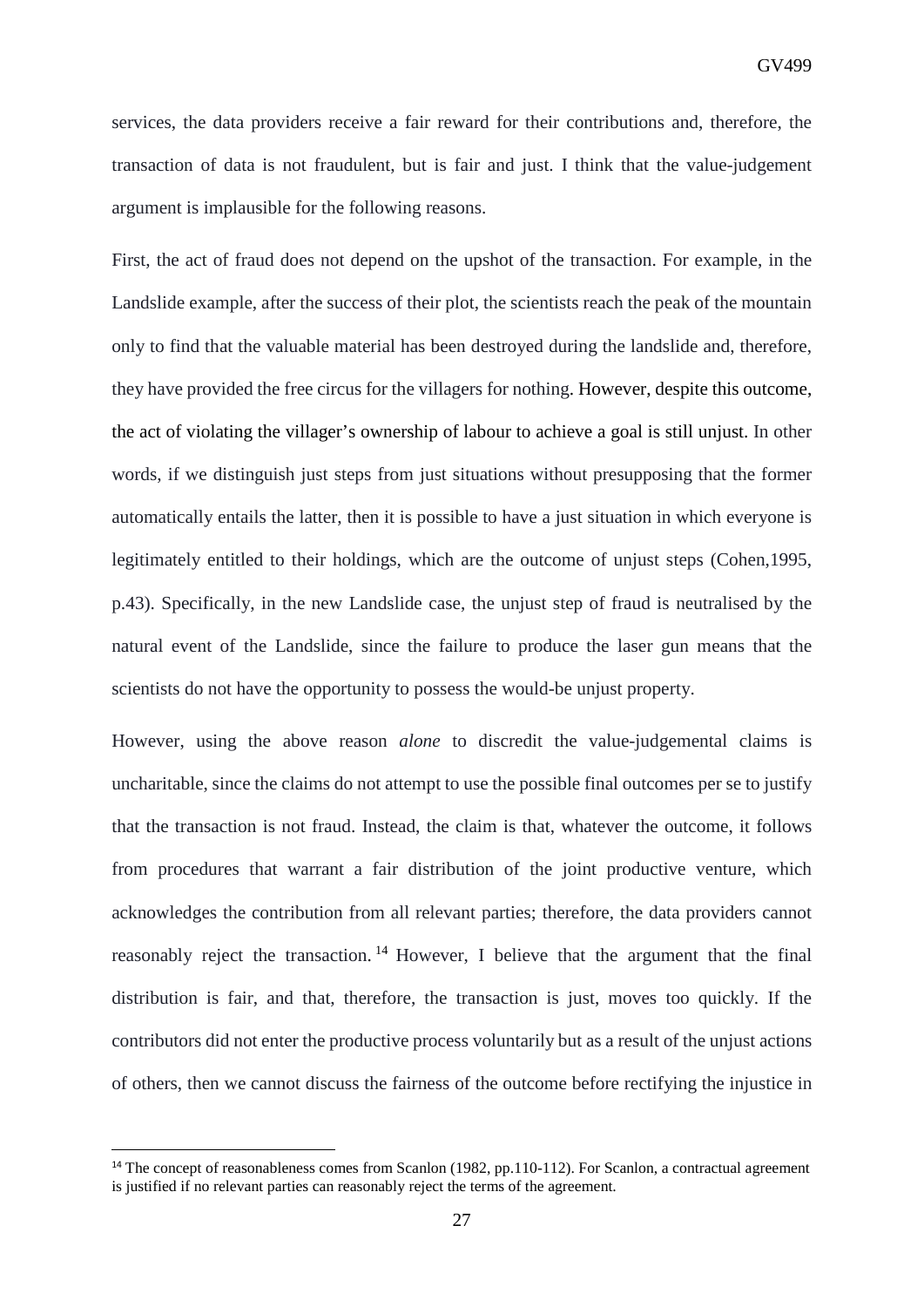the production. I believe that this follows from the rationale of Nozick's (1974, p.95) argument against the principle of fairness; Nozick believes that we cannot 'just act so as to give people benefits and then demand (or seize) payment'. I believe this Nozickian argument becomes more convincing if applied in the context of private transaction where no common ownership is involved; AI developers cannot illegitimately acquire data and labour from their original owners and compensate them with free services while claiming that the owners have received their fair share of contributions.<sup>[15](#page-28-0)</sup>

To clarify, the fraudulent problem with the data transaction is distinct from the problem that the payment to the data providers fails to reflect their contribution to the productive process. Rather, it is the intention to trick the data owners into participating in the production of AI and into giving up their rightfully owned properties in the process without properly declaring the true intention of the transaction that renders the data transaction fraudulent and, therefore, unjust. As a result, instead of treating the data providers as stakeholders in the productive process, the AI developers unilaterally impose a price on the provided data which exacerbate the injustice in data transaction. [16](#page-28-1)

If we combine this finding with the finding on data ownership from the last section, this dissertation, thus far, has demonstrated that the ownership of data used to train AI does not initially belong to the AI developers. Moreover, the approach the AI developers use to acquire such data is unjust. Together, the validation of *P1* and *P2* of the taintedness argument in relation to AI brings us to the third premise which is supported by the negative thesis of the

**.** 

<span id="page-28-0"></span><sup>&</sup>lt;sup>15</sup> A difference between Nozick's (1974, pp. 94-95) examples and the case of data collection is that, in Nozick's case, the person is being forced to contribute to the productive process, while in the data case, the person is being tricked into participating in the productive process. However, I believe that Nozick's argument can be adequately applied in the case of fraud.

<span id="page-28-1"></span><sup>&</sup>lt;sup>16</sup> It will be shown in the next section that the requirement of treating the data providers as stakeholders is also unsatisfied in the system of the data market.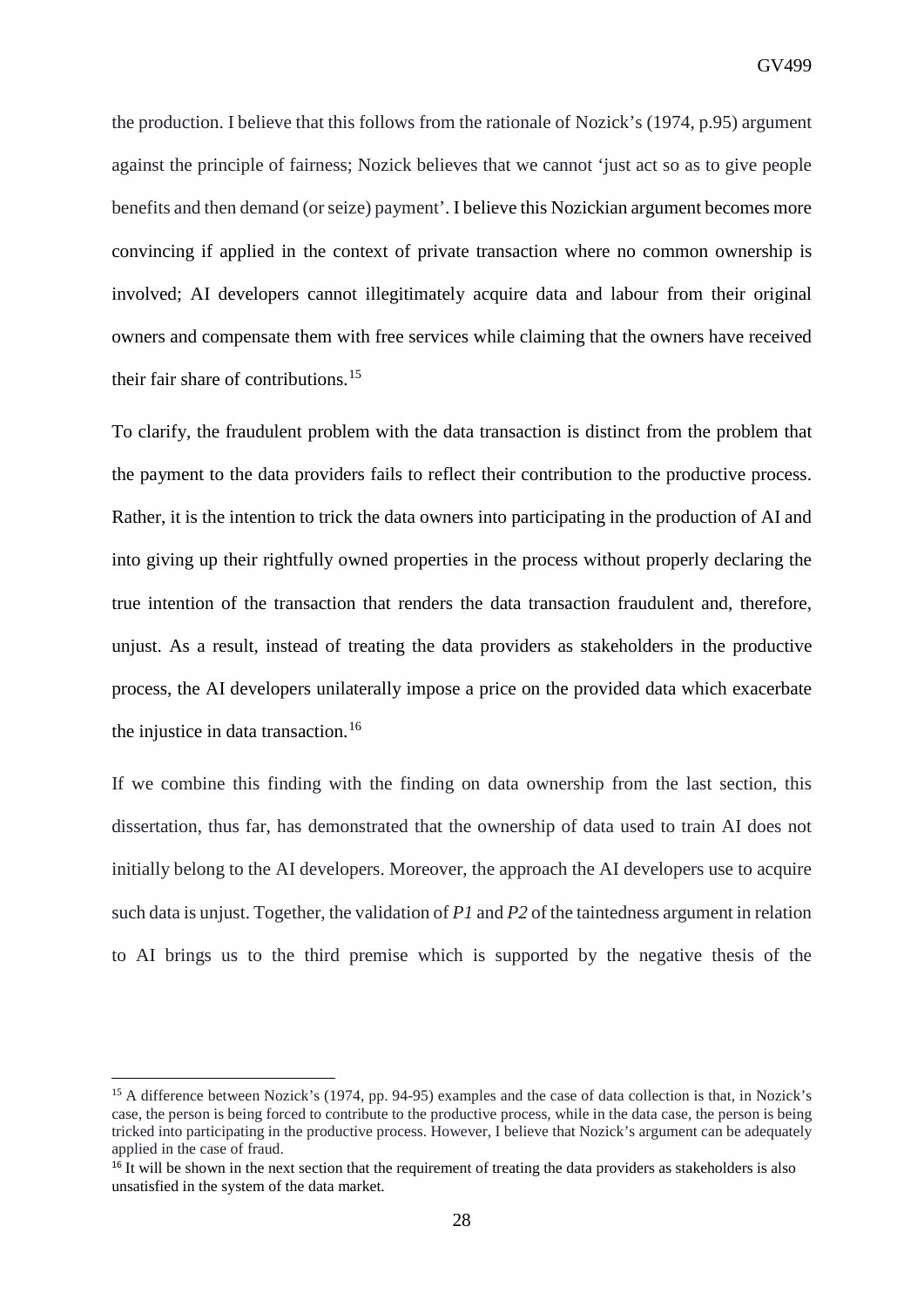workmanship ideal and, hence, the conclusion that we should abandon the current practice of AI development.

*P3*. Because *C* is unjust, *B's* ownership of *Y* is tainted, where *X* is the input of *Y*.

*C*. Steps should be taken to rectify the taintedness of the ownership of *Y*.

The next part of the dissertation analyses the plausibility of proposals that aim to rectify the injustice in the AI production process.

## <span id="page-29-0"></span>**Part III. Critique of the Data Market; the Proposal of AI Socialism**

The previous part of the dissertation analysed the validity of the taintedness argument in relation to AI and justified the claim that AI developers' entitlement to the AI systems they have created is tainted, given the fraudulent actions involved in the data collection while building the AI. Subsequently, actions should be taken to rectify this wrongness. Moreover, before certain forms of rectificatory action take place, a person's ownership of a tainted property is void, meaning that the person cannot make a claim on the property (Goodin, 2013, p.487).

In the context of AI as a tainted property, Posner and Weyl (2018) propose one form of rectification, i.e. the creation of a data market.<sup>17</sup>. Let us recall the value-judgemental argument from Part II-ii, in which Posner and Weyl's proposal is a challenge to the value-judgemental argument over the fair reward for the data providers. Specifically, Posner and Weyl use the

**.** 

<span id="page-29-1"></span> $17$  The approach of the data market is forward-looking, aiming to prevent the unjust collection of data in the future. However, Posner and Weyl must also provide a solution to rectify the past wrongness that has already been committed by the AI developers.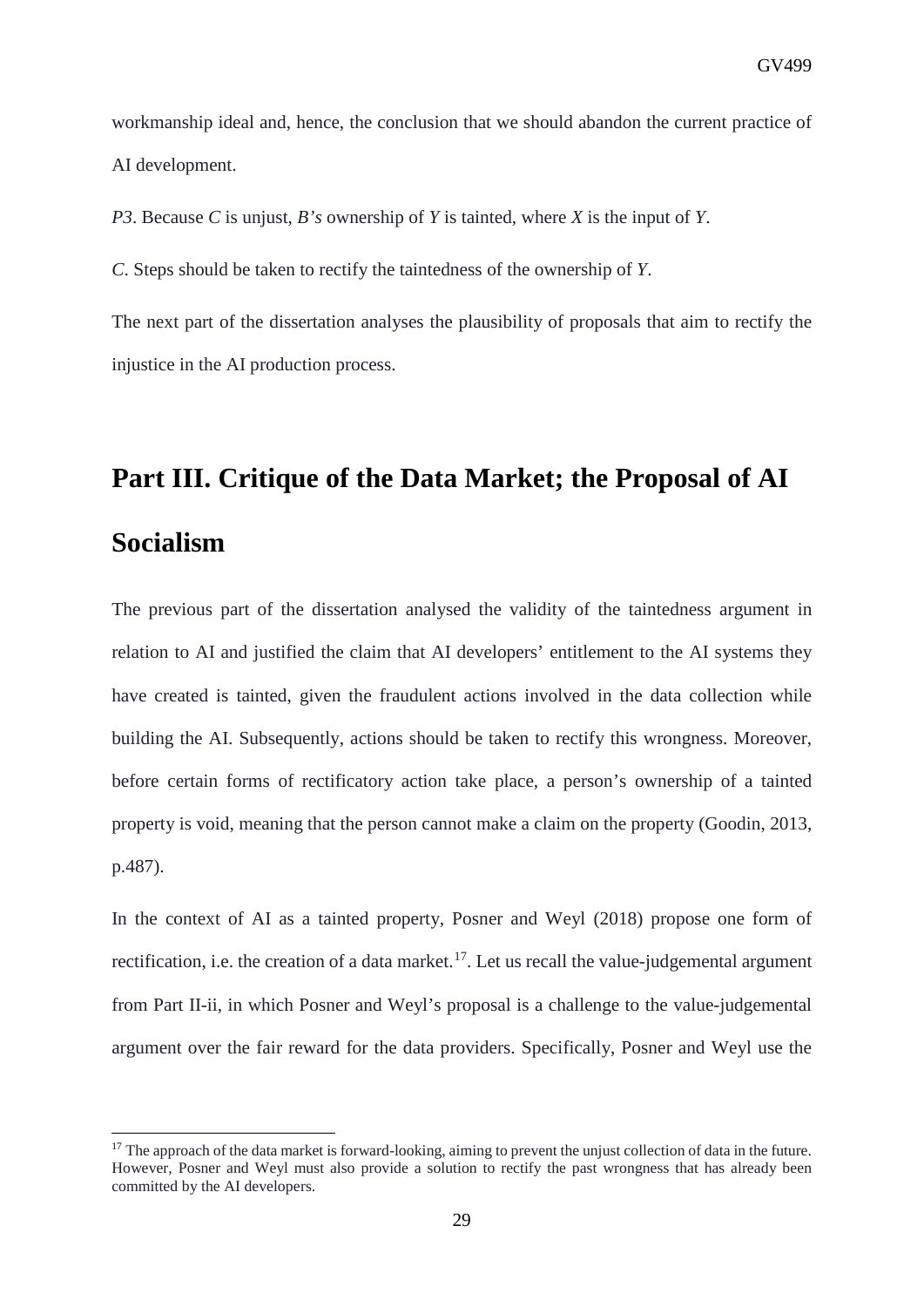term 'technofeudalism' to criticise the underpayment to the data providers by the AI developers (Posner and Weyl, 2018, p.231). To advance their argument, Posner and Weyl (2018) are faced with the challenge of determining the fair market price of data and the labour of reporting data; therefore, a substantial part of their proposal addresses this issue. For example, they attempt, rightly, to show that information should be valued at a higher price since it is both marginally valuable and aggregately valuable at the same time (Posner and Weyl, 2018, p.225–230); they are also uneasy regarding the oligopoly structure of the AI industry as it could suppress the price of data. Therefore, they have adopted a socialist argument of establishing a labour union in the data market (Posner and Weyl, 2018, pp.234, 239–243). Moreover, they envision a technological system that can track and measure the continuous value that is generated by people's data and the labour of data provision (Posner and Weyl, 2018, p.244).

While I can agree with Posner and Weyl that the current practice of data transaction denies the data providers with their fair share of income, I argue that the proposal of the data market cannot rectify the injustice in the practice of the data transaction. My claim will now be elaborated.

In Part II-ii, I argued that it is inadequate to discuss fairness in the distribution of the output in AI production without first resolving the injustice in the data transaction. Moreover, I identified the injustice in data collection as the fraudulent acts of AI developers in misguiding people to transfer their rightfully entitled data and labour in a transaction. However, people who find the proposal of the data market appealing could point out that, by engaging in the market, people are aware of the transaction and are, therefore, no longer subject to the AI developers' misguidance. Moreover, people in the data market act as different data merchants who can autonomously and rationally decide whether to engage in the data transaction. As a result, proponents of the data market can argue that fraud is eliminated by the market system and the data market simultaneously rectifies the problem of injustice in the data transaction and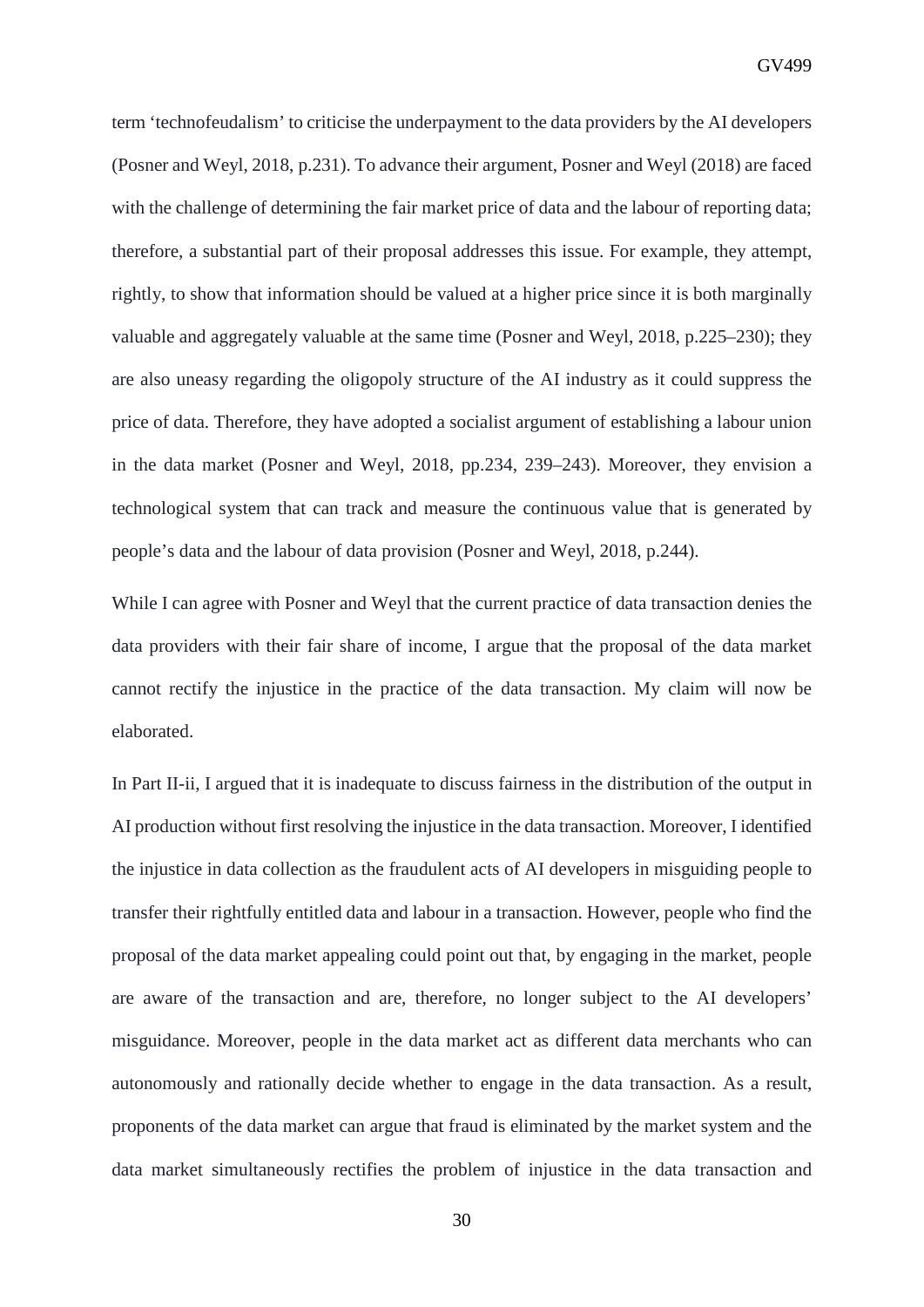determines the right price for the data. For this reason, it can be concluded that my concerns have been addressed by the data market system.

Proponents of the data market may try to demonstrate their argument further with a non-fraud version of the Landslide example. In the non-fraud Landslide example, the scientists honestly tell the villagers about their actual project and the villagers agree to contribute to the production of the profitable laser gun. It could be argued that, as in the non-fraud version of the Landslide example, the data market serves as the platform for AI developers to honestly express their intention while the data providers decide whether to participate in the developers' project base on the market price. Therefore, if fraud is absent in the non-fraud Landslide example, then it should also be absent in the data market.

However, I believe that the data market is disanalogous to the non-fraud Landslide example for the following reason. In the non-fraud Landslide example, the villagers provide 'the muscle' by creating the path towards the peak of the mountain, and the scientists deploy their intelligence in processing the material. Together, the laser gun is a product that has been jointly created using the labour from both the villagers and the scientists. Moreover, as Attas (2004, p.539) highlights, one feature of a joint product is that there is more than one legitimate claimant and, moreover, no single claimant can transfer, destroy or exchange the joint product without the unanimous agreement of all other claimants. As a result, before an agreement is reached between the villagers and the scientists, the ownership of the laser gun is inextricably shared by the two groups. In the data market, however, AI developers always have the sole claim over the ownership of AI as well as the product produced using AI; for the data providers, who have also contributed to the productive process, their claim over these products is denied. Proponents of the data market may respond by claiming that I am wrong to suggest that the data providers should have a claim over the AI output as they have already received payment for their data or the labour of providing data. As Attas (2004) notes: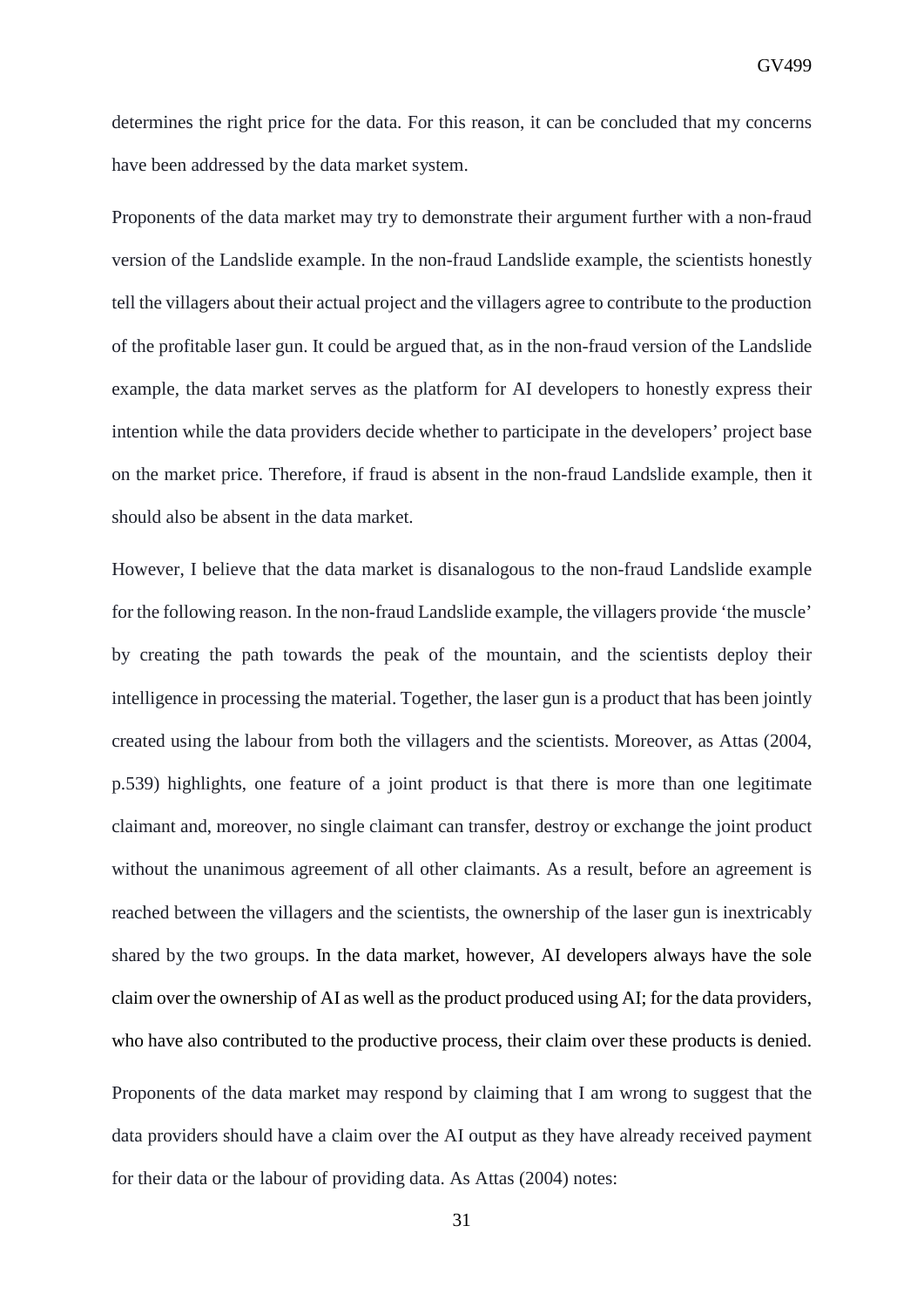He … has … a right to exchange his product with others. If [the product] then becomes a part of a larger or more complex product, this is no concern of his, and he has certainly no further right to the final product of any part of it … (Attas, 2004, p.551).

However, Attas (2004, p.552) usefully draws a distinction between a primitive exchange system and a market exchange system. In the former system, people engage in production for the use-value of the output, but not the exchange-value. The latter system resembles the economy system in modern society, where people specialise in certain productive tasks with the goal of exchanging their products with others. Following Attas's rationale, it is plausible to claim that, in a primitive exchange system where the data creators engage in the process of data production with the pure goal of consuming the data themselves, and they are later involved in an unanticipated transaction with the AI developers as they would like to consume some online services that the AI developers provide, then they have legitimately transfer their ownership of data and labour to the AI developers. Therefore, they should have no claim over the final AI output even though it is derived from their data.<sup>[18](#page-32-0)</sup>

In the actual data market, unlike the primitive exchange system, one group of market participants – the AI developers – has a clear intention in benefiting from AI as a final output, and they realise that they can only achieve their goal with cooperation from another group of market participants – the data providers. Meanwhile, the data provider would not engage in the production of data, for example helping to train the AI or reporting their data to the AI developers, had they not known that their product of data or labour can help to develop the final AI product.<sup>[19](#page-32-1)</sup> Given this nature of AI development, both groups of market participants produce with the intention to exchange with each other in building the AI as the final product,

1

<span id="page-32-0"></span><sup>&</sup>lt;sup>18</sup> The transaction is unanticipated since the original goal of production was not for the sake of exchange.

<span id="page-32-1"></span><sup>&</sup>lt;sup>19</sup> In the case of data such as strategic game moves, the initial knowledge might be created for its use-value. But the emergence of AI also adds the layer of exchange to this knowledge.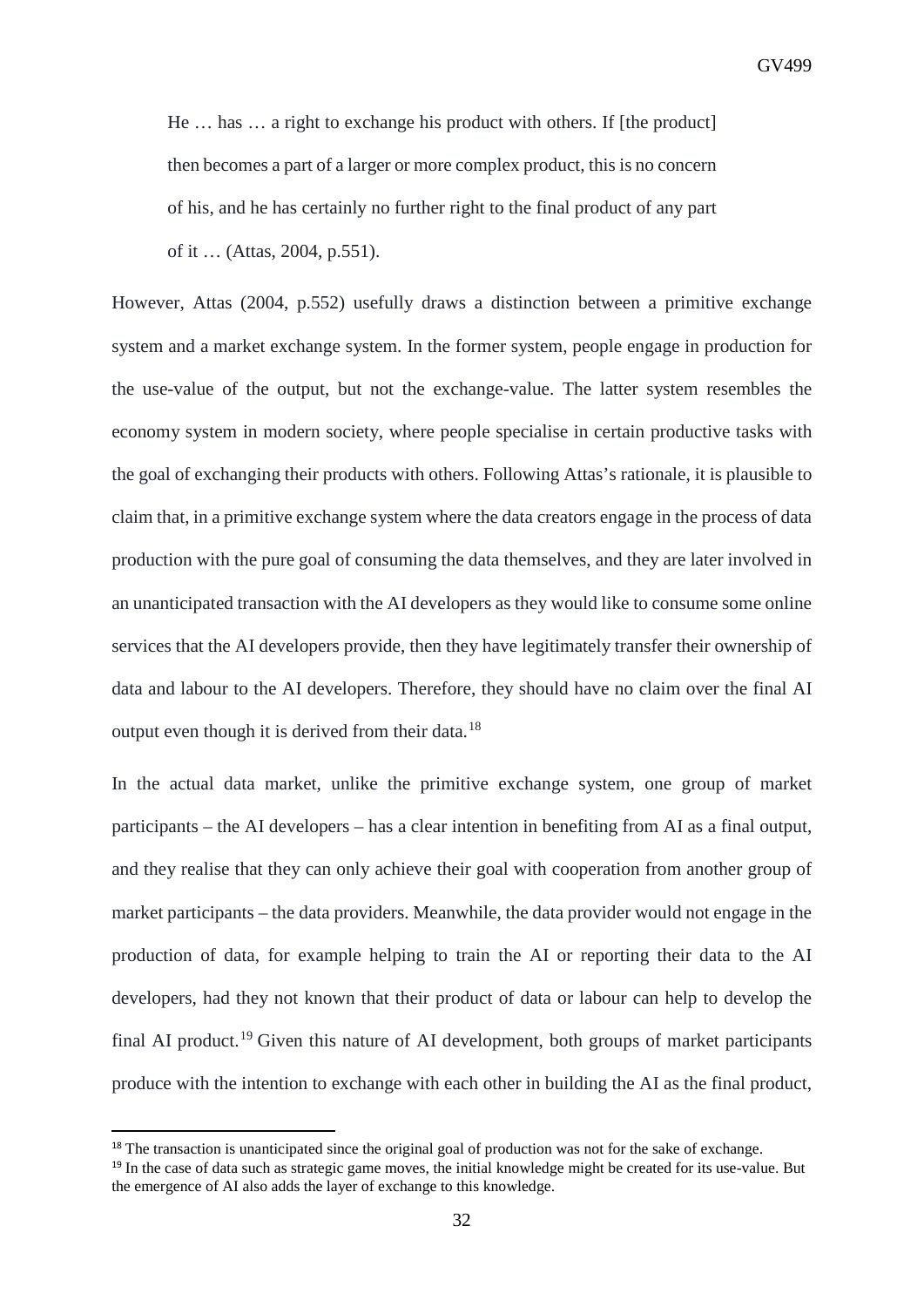as oppose to the case of a primitive exchange system. Therefore, the joint ownership problem emerges. The emergence of the joint ownership problem means that we cannot simply dismiss claims over the final joint product from any of the relevant contributors. Moreover, since the market is a platform on which all labours and products are aggregated for the emergence of the final output, in this case, 'the [market]exchange system raises the problem of [the] division of joint production' (Attas, 2004, p.552), rather than providing a solution for the distribution. Overall, if this argument is sound, then the data market is unlike the non-fraud case, since, in the non-fraud Landslide example, all contributors should have claims over the collective output, while the data market arbitrability awards the ownership of AI to the AI developers.

Therefore, the data market is unjust since, for the data providers, even if they engage in AI training process to improve the AI as the final output, they are denied their claim over the AI by the market, let alone having the ability to engage in an agreement with AI developers regarding how to distribute the benefits of this output. Instead, the data providers have to agree to follow the market system, without any feasible alternatives.

This feature becomes more worrying by considering the empirical observations relating to AI's capabilities as discussed in this dissertation. It is uncontroversial to predict that, without entitlement to AI, the data providers are likely to lose out in the future, given the 'probabilities of all significantly different possible outcomes of the market transaction' (Cohen, 1995, p.48). At the same time, AI developers will gain from market activities. Therefore, following Cohen's (1995, pp.48–53) analysis, if the benefits of engaging in market transactions are asymmetrically biased towards AI developers, and data providers are forced to accept their odds without the opportunity to propose new arrangements on sharing the benefits of the final output, then the data market is deeply unfair towards data providers.

However, it should be clarified that the above argument does not need to rely on the judgement on the upshot of the data transaction in the market for data providers. Rather, injustice in the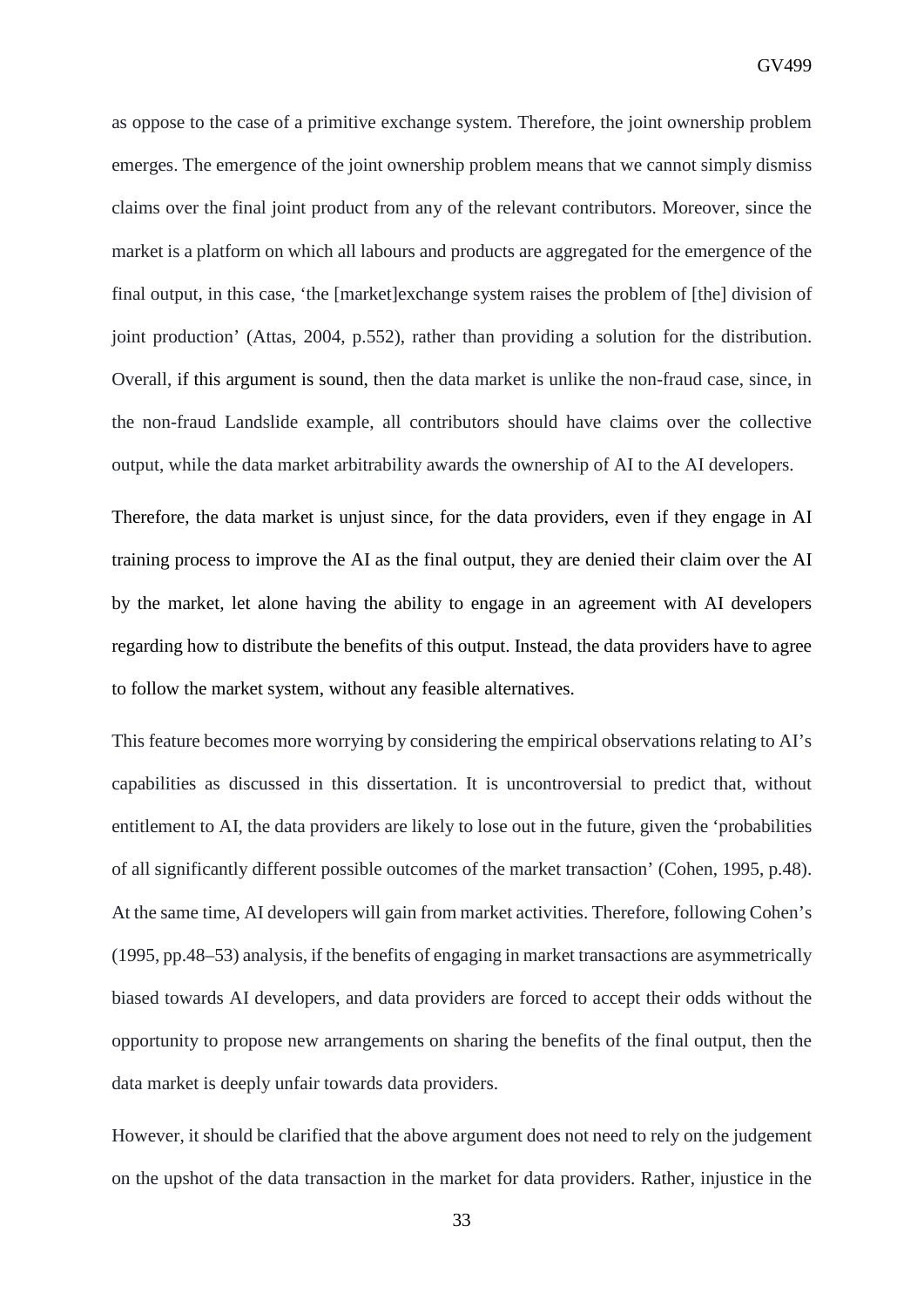data market is *partly* similar to the case of the current approach of data collection by Facebook and Google, which is the refusal to acknowledge the data providers as contributors to the AI development process and, therefore, the failure to assign them entitlement to the products that they jointly produce.<sup>[20](#page-34-0)</sup> It may be the case that, although unlikely, data providers and AI developers agree on a distribution of AI that resembles the current distribution, in which data providers are compensated with free usage of online services. However, the point is that the lack of such opportunity to engage in the negotiation on the distribution of the ownership of AI renders the data market proposal, as well as the current fraudulent practice by AI developers, unjust. $21$ 

The argument thus far may lead us to consider alternative systems of AI development that assign claims over AI to all contributors in the productive process – an AI socialist system may be suitable for this end. While a detailed depiction of the AI socialist system is beyond the scope of this dissertation, I believe that it can take the form of the state, on behalf of its citizens, becoming the monopoly owner of AI technology and data for AI training. The state can lease these resources to democratic worker cooperatives, which will focus on different areas of AI research and production (Thomas, 2016, p.225). Moreover, cooperatives can trade in a capitalist market and receive profits from their production. Part of the profits made from such trade will be paid back to the state for leasing the data and technology; such funds will subsequently be redirected to the citizens qua data providers. The residual profits will be

 $\overline{a}$ 

<span id="page-34-0"></span><sup>20</sup> See footnote 14 above.

<span id="page-34-1"></span><sup>&</sup>lt;sup>21</sup> To elucidate my position. I believe there are two types of wrongness in the current AI transaction, first, the intention to trick the data providers to participate in the AI production process and second the refusal to assign entitlement of AI to data providers, which is built using their labour or data. The proposal of the data market can be perceived as a massive information campaign in improving the awareness of the values of data, therefore it is free of the first type of wrongness. However, since the capital market still arbitrarily assigns full entitlement of AI to AI producers, the data market proposal still subjects to the charge of the second type of wrongness. After all, I believe, to rectify the injustice in AI development, it is necessary to raise public awareness. However, this approach alone is insufficient, as structural change for a fair system of AI distribution is required for this end.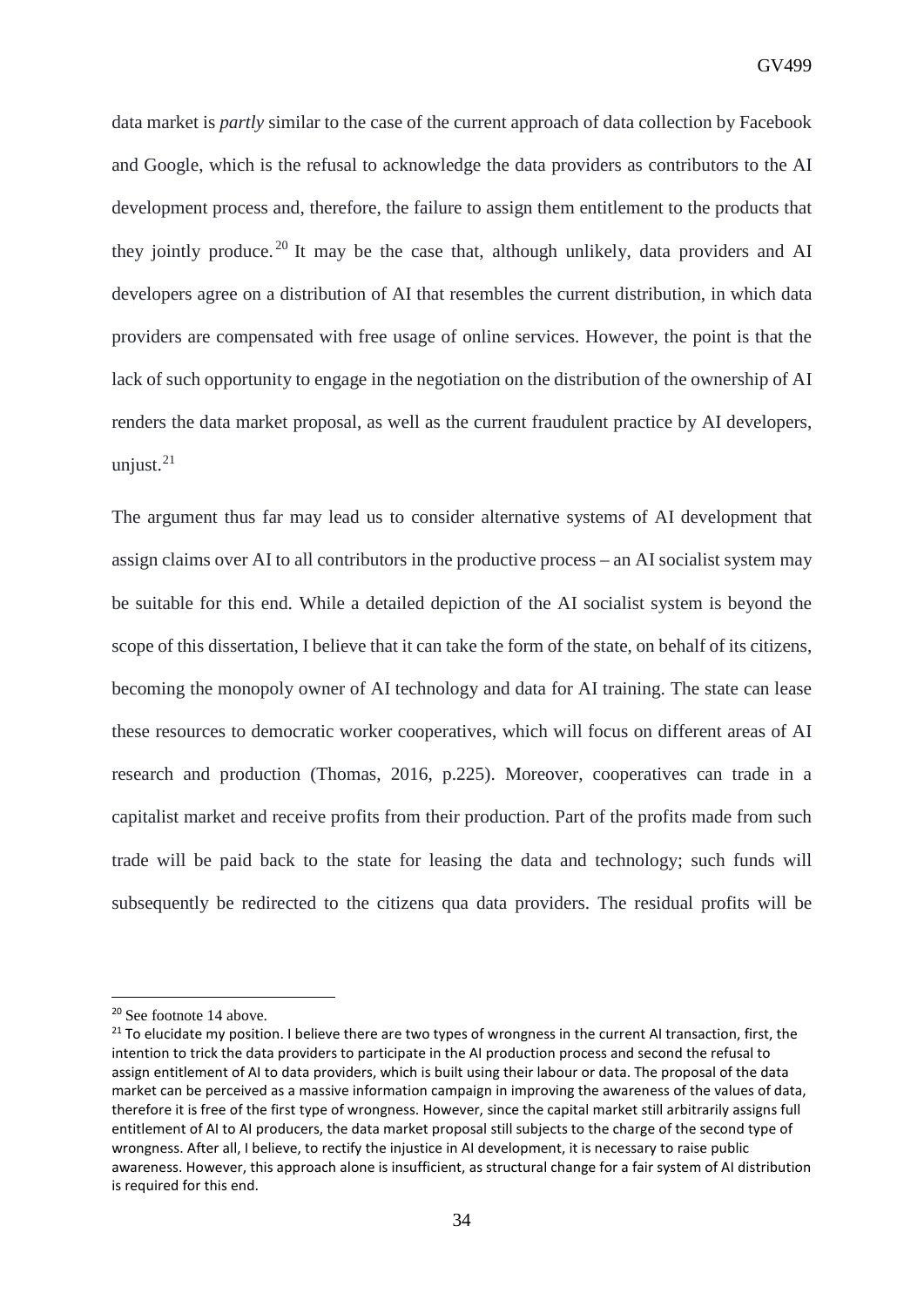divided among the workers according to their different productive contributions; therefore, an AI programmer will receive more financial rewards compared to an ordinary data provider.

While both the data market and the AI socialist system are efficient at helping AI to progress, the socialist system is more advantageous since it allows each contributor to have a claim over the joint products of AI. To elaborate, since it is unproblematic to assume that the majority of citizens have provided or will provide data that can contribute to the development of AI, by converting AI technology into public-owned property, each citizen qua data providers will have the opportunity to negotiate how the benefits of AI are shared and the direction of AI development through democratic means.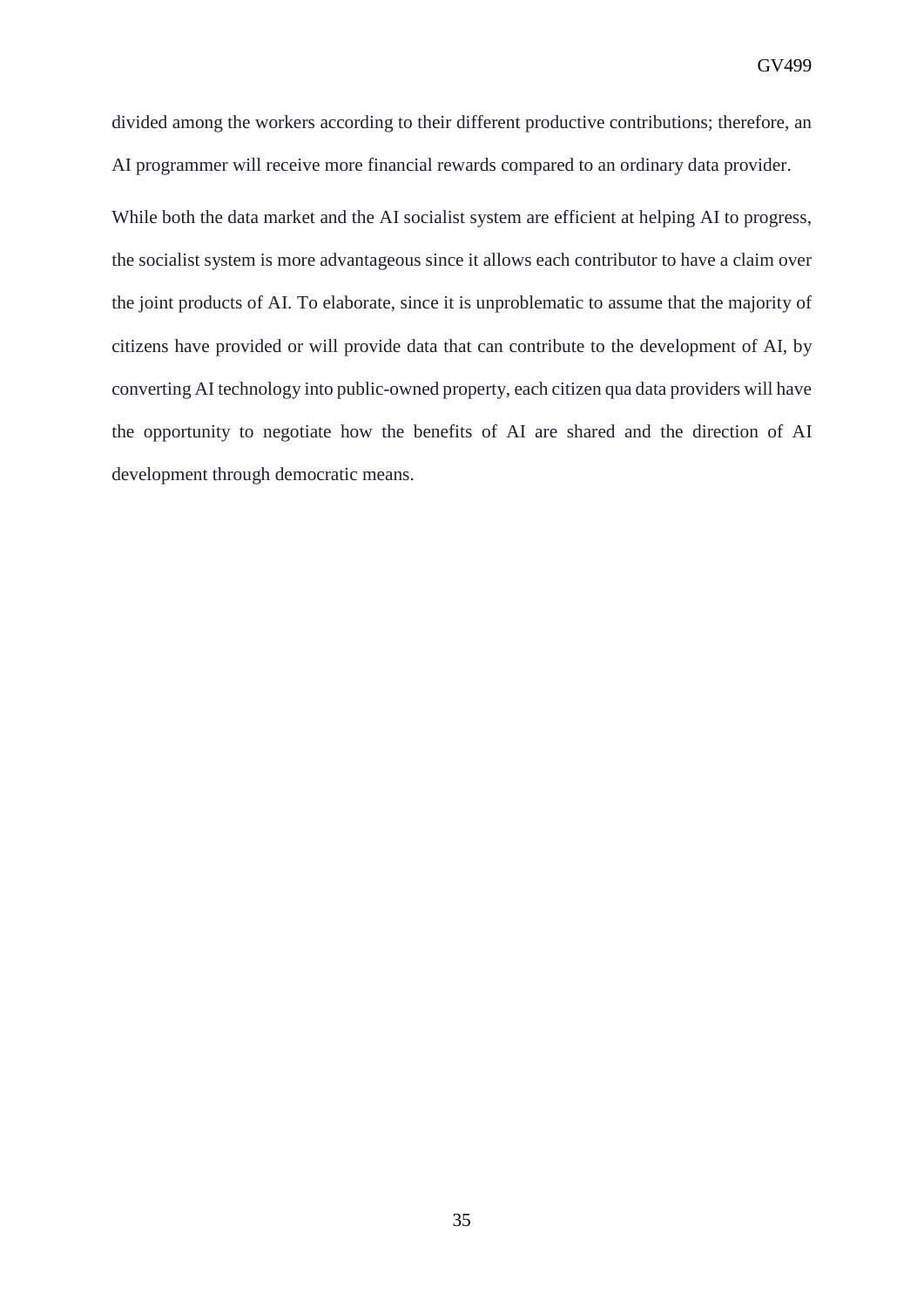GV499

#### <span id="page-36-0"></span>**Conclusion**

To conclude, this dissertation has focused on justice in the process of AI development. It has attempted to demonstrate that the current practice of AI training by developers such as Facebook and Google is unjust since the developers misguide their users into giving up their entitled data, or to unknowingly providing the labour of data reporting in the process of AI development. Moreover, by analysing the system of the data market, which is proposed as a means of rectifying the unjust practice of data collection, the dissertation argues that the data market system fails to treat data providers justly, since the market imposes unfavourable terms on them and denies them a claim over the products of AI that they jointly produce with others. On the other hand, the brief account of the AI socialist system proposed at the end of the dissertation allows each contributor to AI to have a claim on the AI through the democratic process.

Overall, this dissertation does not try to depict an ideal theory that addresses justice in an AI-integrated society.<sup>[22](#page-36-1)</sup> Afterall, a future with AI can indeed be unpredictable, as shown in the alarming and optimistic views in the Introduction. Moreover, I believe that political philosophers are not necessarily in the best position to provide guidance on the direction of AI development compared to scientists and computer programmers, who have better knowledge of the current technological constraints. However, the least we can do as political philosophers is to remind the world about the ongoing wrongness that accompanies technological advancement and, hence, to steer the wheel of human progress back to a just course.

1

<span id="page-36-1"></span> $22$  The concept of ideal theory is provided by Rawls (1971, pp.8-9).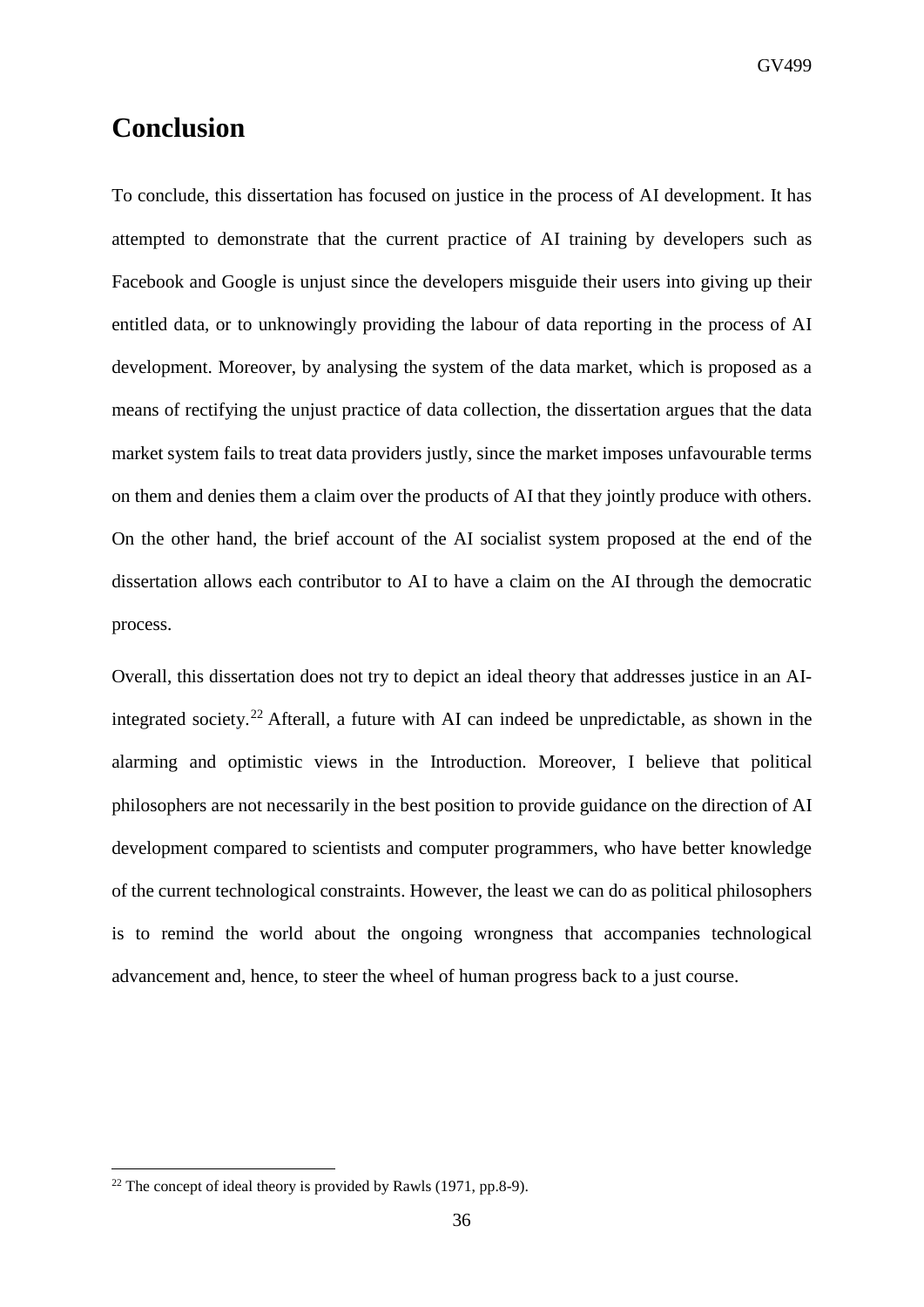#### <span id="page-37-0"></span>**Bibliography**

Attas, D., 2004. Who Owns the Production? *The Philosophical Quarterly*, 54(217), 537-556.

Bostrom, N., 2014. *Superintelligence: Paths, Dangers, Strategies*. Oxford: Oxford University Press.

Brewster, T., 2019. Who's the Face Behind FaceApp? Meet the Rich Russian Who Built the Wildly Viral App. *Forbes*.

Available at:

[https://www.forbes.com/sites/thomasbrewster/2019/07/24/meet-the-face-behind-faceapp](https://www.forbes.com/sites/thomasbrewster/2019/07/24/meet-the-face-behind-faceapp-rich-russian-yaroslav-goncharov/#5771fe9d255a)[rich-russian-yaroslav-goncharov/#5771fe9d255a](https://www.forbes.com/sites/thomasbrewster/2019/07/24/meet-the-face-behind-faceapp-rich-russian-yaroslav-goncharov/#5771fe9d255a) [Accessed: Aug 2019].

Cadwalladr, C., 2017. Revealed: How US Billionaire Helped to Back Brexit. *The Guardian*. Available at:

<https://www.theguardian.com/politics/2017/feb/26/us-billionaire-mercer-helped-back-brexit> [Accessed: July 2019]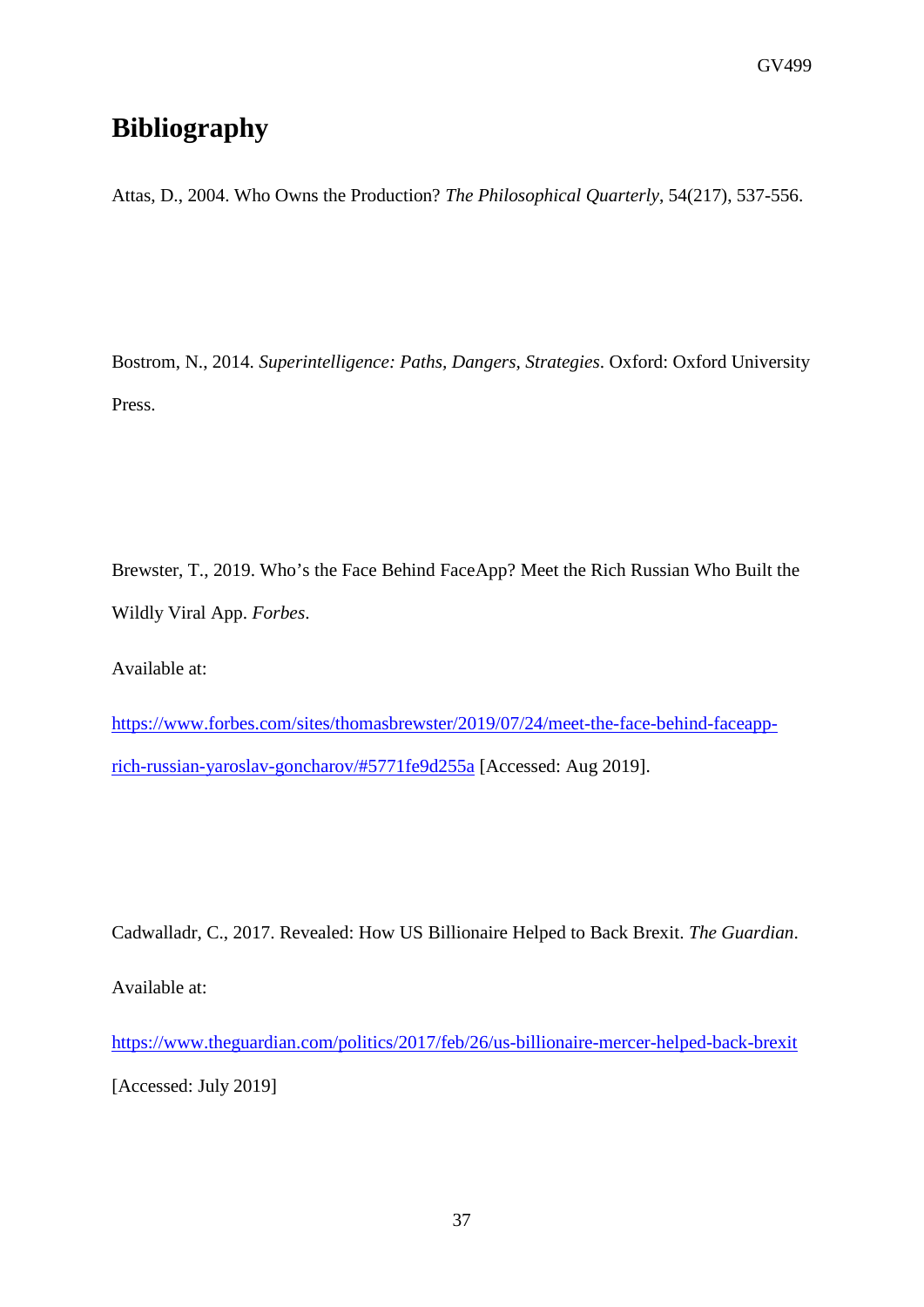Child, J, W., 1994. Can Libertarianism Sustain a Fraud Standard? *Ethics*, 104(4), 722-738.

Cohen, G, A., 1995. *Self-ownership, Freedom, and Equality*. Cambridge: Cambridge University Press.

Dworkin, R.,1973. The Original Position. *The University of Chicago Law Review*, 40, 500- 533.

Frischmann, B & Selinger, E., 2018. *Re-Engineering Humanity*. Cambridge: Cambridge University Press.

Goodin, R, E., 2013. Disgorging the Fruits of Historical Wrongdoing. *The American Political Science Review*, 107(3), 478-491.

Himma, K, E., 2005. Information and Intellectual Property Protection: Evaluating the Claim that Information Should be Free. *APA Newsletter on Philosophy and Law*, 4, 3-9.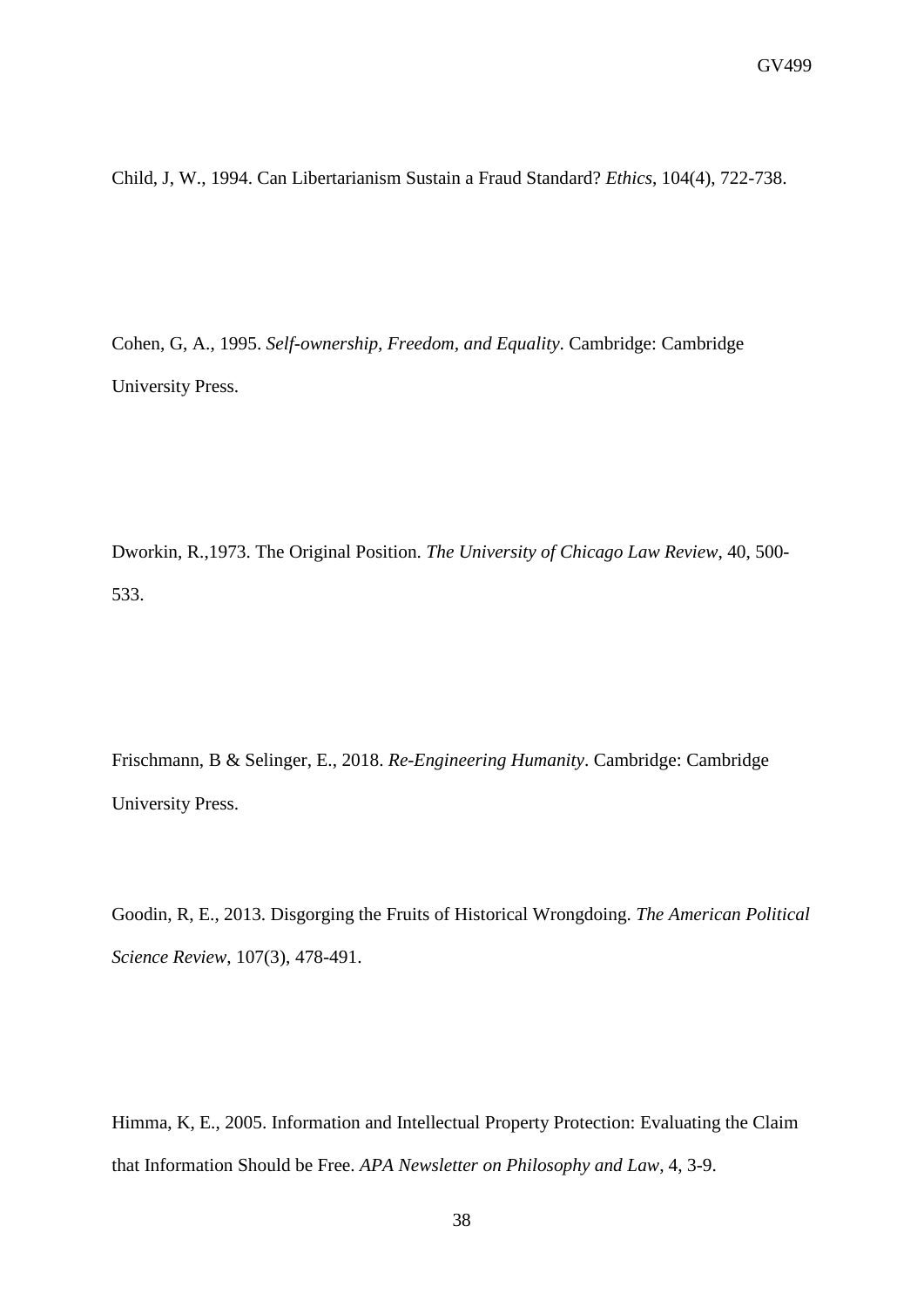Kant, I., 2002. Groundwork of the Metaphysic of Morals. In L. Pasternack ed., *Immanuel Kant: Groundwork of the Metaphysic of Morals in focus*. New York: Routledge. pp.17-97.

Korinek, A & Stiglitz, E, J., 2018. Artificial Intelligence and Its Implications for Income Distribution and Unemployment, NBER Chapters, in *The Economics of Artificial Intelligence: An Agenda*, pp. 349-390. National Bureau of Economics Research, Inc.

Manyika, J *et al*., 2017. Jobs Lost, Jobs Gained: Workforce Transitions in a Time of Automation*. McKinsey Global Institute*.

Available at:

[https://www.mckinsey.com/~/media/mckinsey/featured%20insights/Future%20of%20Organi](https://www.mckinsey.com/%7E/media/mckinsey/featured%20insights/Future%20of%20Organizations/What%20the%20future%20of%20work%20will%20mean%20for%20jobs%20skills%20and%20wages/MGI-Jobs-Lost-Jobs-Gained-Report-December-6-2017.ashx) [zations/What%20the%20future%20of%20work%20will%20mean%20for%20jobs%20skills](https://www.mckinsey.com/%7E/media/mckinsey/featured%20insights/Future%20of%20Organizations/What%20the%20future%20of%20work%20will%20mean%20for%20jobs%20skills%20and%20wages/MGI-Jobs-Lost-Jobs-Gained-Report-December-6-2017.ashx) [%20and%20wages/MGI-Jobs-Lost-Jobs-Gained-Report-December-6-2017.ashx](https://www.mckinsey.com/%7E/media/mckinsey/featured%20insights/Future%20of%20Organizations/What%20the%20future%20of%20work%20will%20mean%20for%20jobs%20skills%20and%20wages/MGI-Jobs-Lost-Jobs-Gained-Report-December-6-2017.ashx) [Accessed: July 2019]

Moore, A, D., 2012. A Lockean Theory of Intellectual Property Revisited. *San Diego Law Review*, 49, 1069-1104.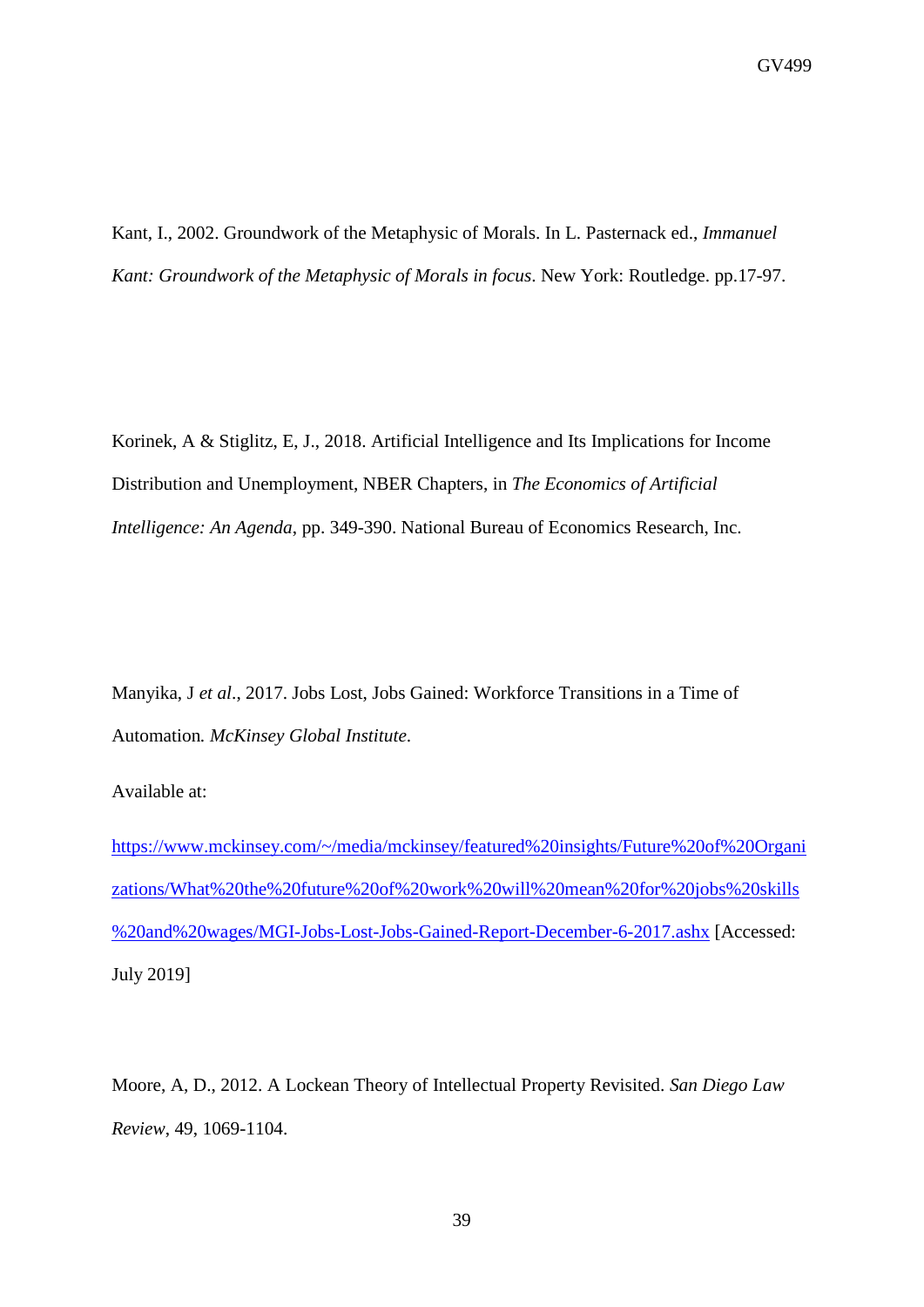- 1998. Intangible Property: Privacy, Power, and Information Control. *American Philosophy Quarterly*, 35(4), 365-378.

Murphy, J, B., 1993. The Moral Economy of Labour: Aristotelian Themes in Economic Theory. New Haven: Yale University Press.

Nozick, R., 1974. *Anarchy, State, And Utopia*. Oxford: Blackwell.

Otsuka, M., 2003. *Libertarianism Without Inequality*. Oxford: Clarendon Press.

Posner, E, A and Weyl, E, G., 2018. *Radical Markets: Uprooting Capitalism and Democracy for a Just Society*. Princeton: Princeton University Press.

Rawls, J., 2001. *Justice as Fairness: A Restatement*, E. Kelly ed., Cambridge, Massachusetts: Harvard University Press.

- 1971. *A Theory of Justice*. Cambridge Massachusetts: Harvard University Press.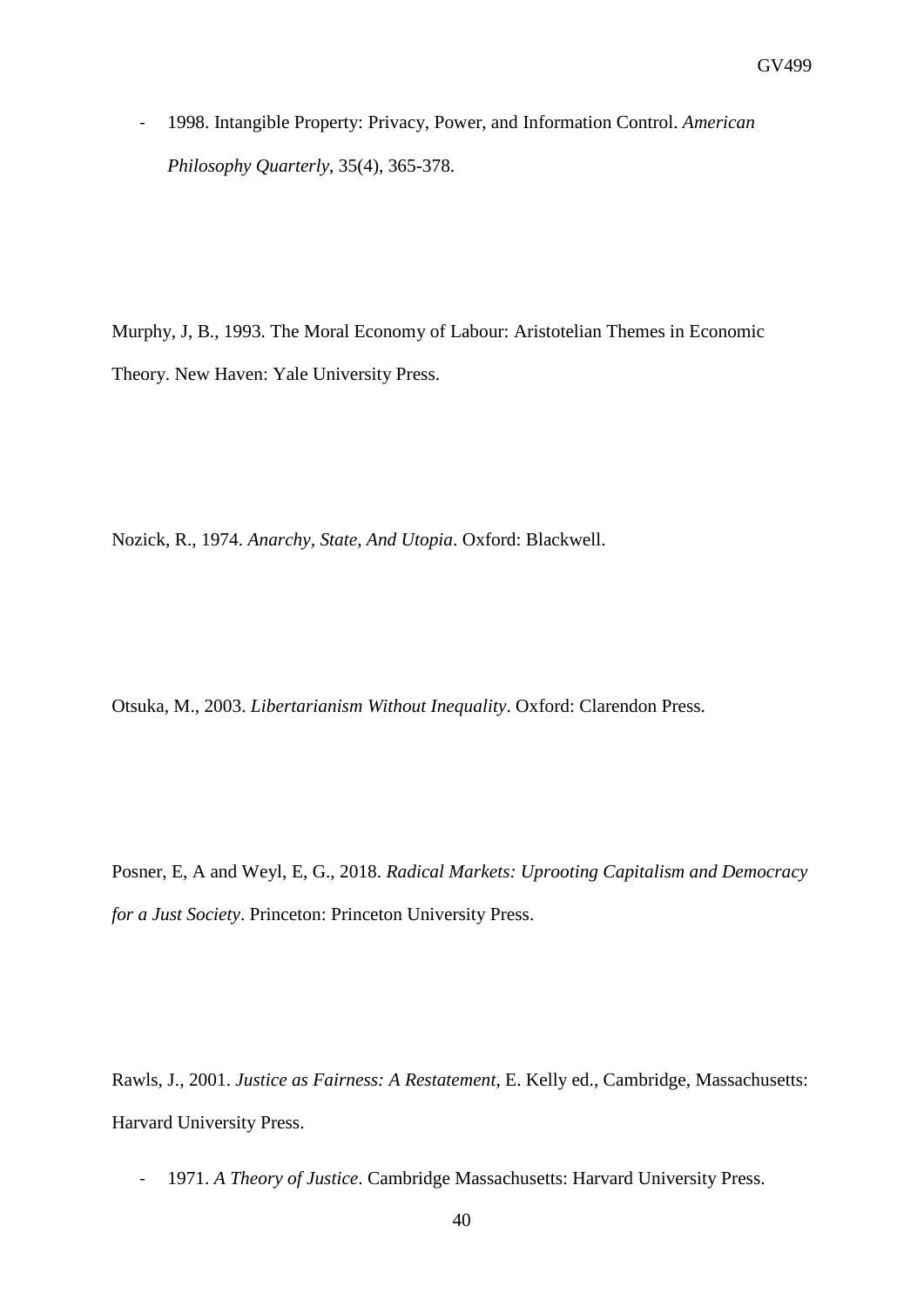Rose, J, L., 2014. Money Does Not Guarantee Time: Discretionary Time as a Distinct Object of Distributive Justice. *The Journal of Political Philosophy*, 22(4), 438-457.

Salian, I., 2018. SuperVize Me: What's the Difference Between Supervised, Unsupervised, Semi-Supervised and Reinforcement Learning? *Nvidia*.

Available at:

<https://blogs.nvidia.com/blog/2018/08/02/supervised-unsupervised-learning/>[Accessed: July 2019].

Scanlon, T, M.,1998. *What We Owe to Each Other*. Cambridge Massachusetts: The Belknap Press of Harvard University Press.

- 1982. Contractualism and Utilitarianism. In A, Sen and B, Williams eds., *Utilitarianism and Beyond*. Cambridge: Cambridge University Press. pp. 103-128.

Sen, A., 2006. What Do We Want from a Theory of Justice? *The Journal of Philosophy,*  103(5), 215-238.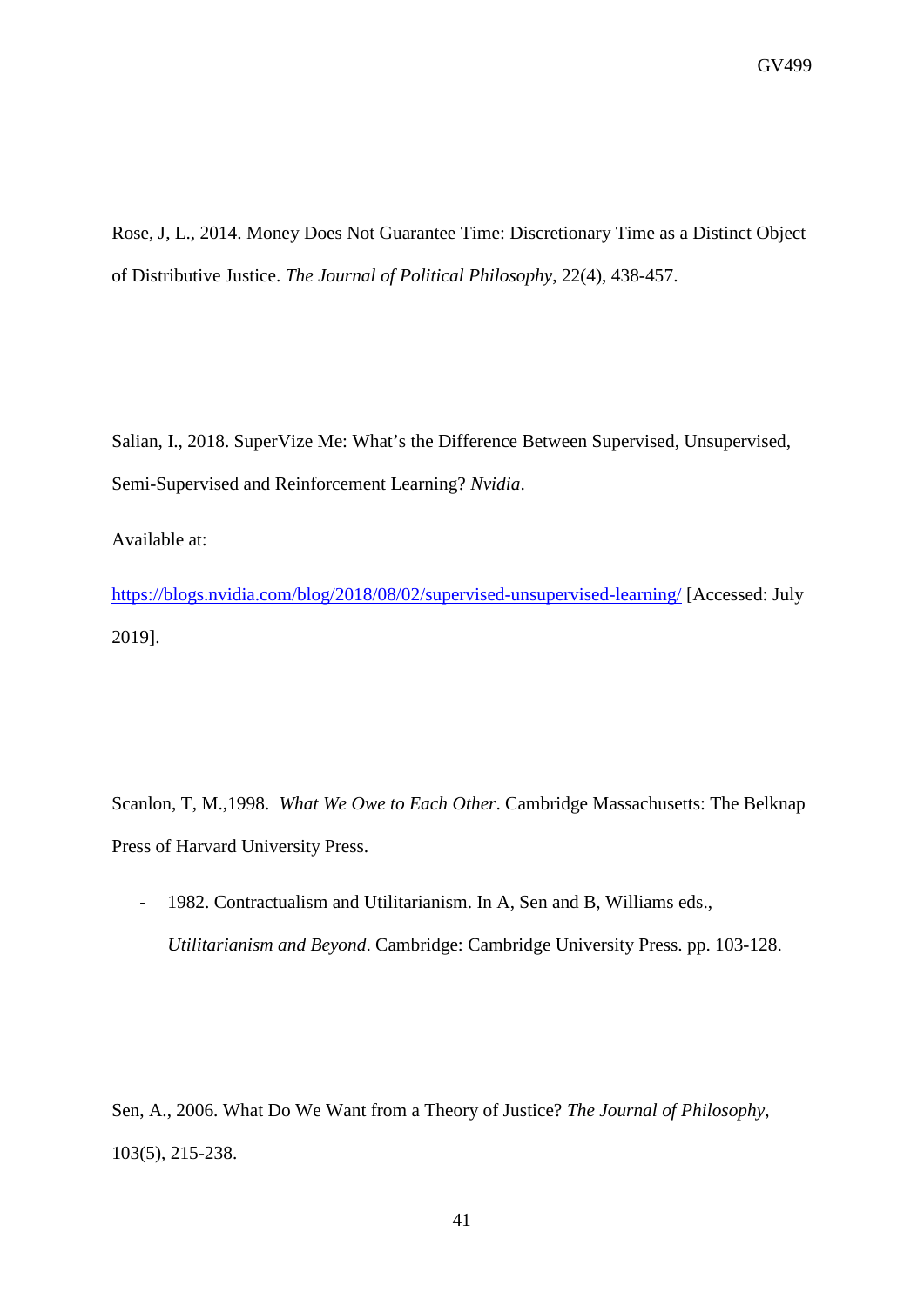- 1999. *Development as Freedom*. Oxford: Oxford University Press.

Shapiro, I., 1991. Resources, Capacities, And Ownership: The Workmanship Ideal and Distributive Justice. *Political Theory*, 19(1), 47-72.

Silver, D *et al.*, 2016. Mastering the game of Go with deep neural networks and tree search. *Nature*, 529, 484-489.

Simon, H, A., 1995. Artificial Intelligence: An Empirical Science. *Artificial Intelligence*, 77, 95-127.

Stone, P *et al*., 2016. Artificial Intelligence and Life in 2030. *One Hundred Year Study on Artificial Intelligence: Report of the 2015-2016 Study Panel*. Stanford: Stanford University.

Available at:

[https://ai100.stanford.edu/sites/g/files/sbiybj9861/f/ai100report10032016fnl\\_singles.pdf](https://ai100.stanford.edu/sites/g/files/sbiybj9861/f/ai100report10032016fnl_singles.pdf) [Accessed: June 2019].